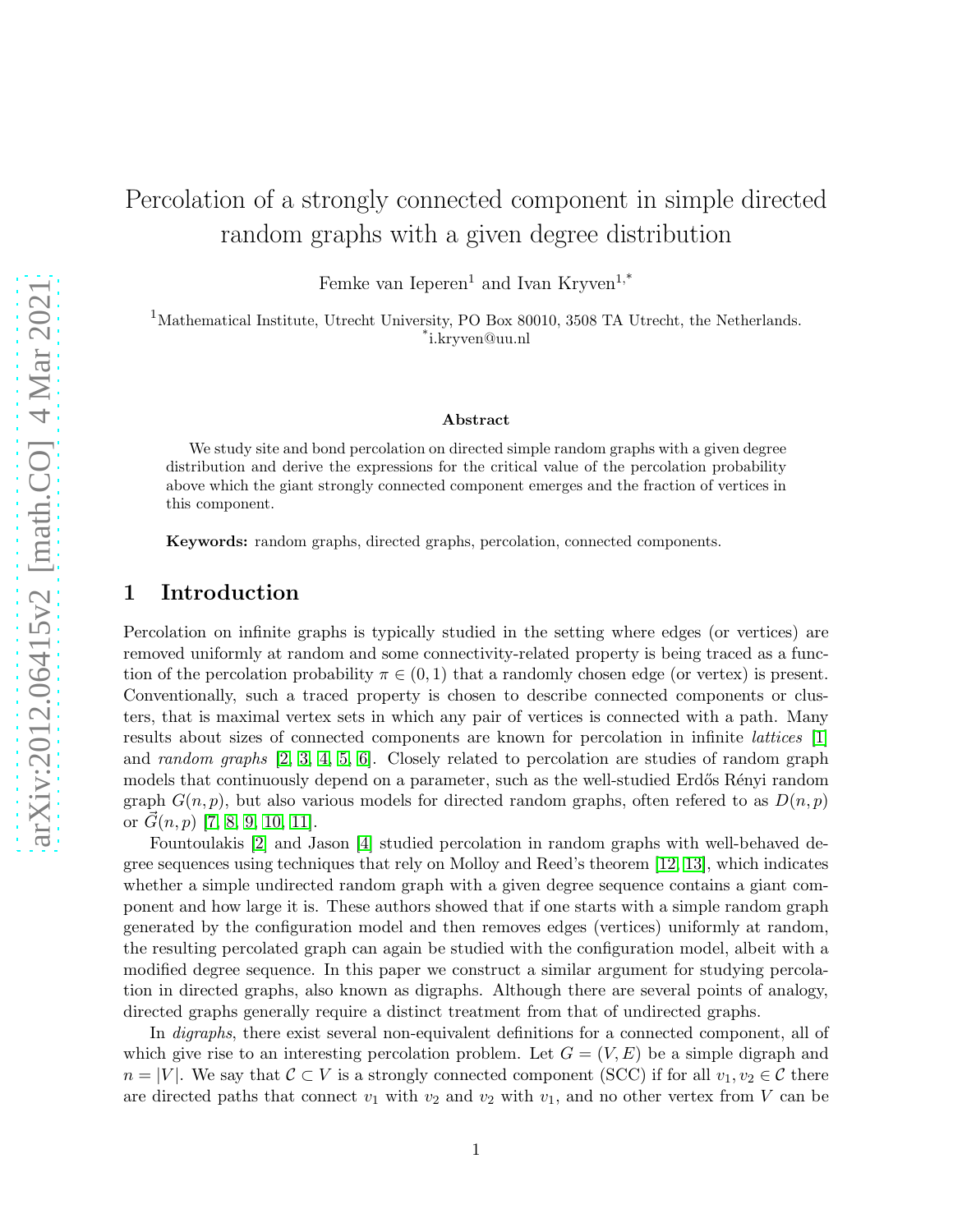added to C without losing this property. Suppose  $G_n$  is uniformly sampled from the set of all digraphs with a fixed graphic degree sequence

$$
\mathbf{d}^n := \left( (d_1^-, d_1^+), (d_2^-, d_2^+), \dots, (d_n^-, d_n^+) \right),\tag{1}
$$

where  $d_v^-$  and  $d_v^+$  indicate correspondingly the in- and out-degree of vertex  $v \in V$ . Let additionally  $\mu := \lim_{n \to \infty} \mu(n)$  where  $\mu(n) := n^{-1} \sum_{v \in V} d_v^- = n^{-1} \sum_{v \in V} d_v^+$ , be the expected number of edges per vertex and  $\mu_{11} := \lim_{n \to \infty} \mu_{11}(n)$ , with  $\mu_{11}(n) := n^{-1} \sum_{v \in V} d_v^- d_v^+$ . Several authors have formulated the existence criteria for the giant component in the context of directed graphs, see for example Penrose [\[14\]](#page-23-10), Coulson [\[15\]](#page-23-11) and Cooper and Frieze [\[16\]](#page-23-12). Cooper and Frieze considered sequences  $(d^n)_{n\in\mathbb{N}}$  and showed that under certain regularity conditions on the degree sequences and providing that  $\mu_{11} - \mu > 0$ , the size of the largest strongly connected component  $\mathcal{C}(G_n)$  is of the order n,

<span id="page-1-1"></span><span id="page-1-0"></span>
$$
\lim_{n \to \infty} \frac{|\mathcal{C}(G_n)|}{n} = c > 0.
$$
\n(2)

Moreover, a SCC with this property is unique in the sense that the size of the second largest SCC is  $o(n)$ . If the latter limit holds, we say the random graph contains a giant strongly connected component (GSCC). Likewise, if the sign of the inequality is flipped,  $\mu_{11} - \mu < 0$ , then the size of all SCCs is  $o(n)$ , and the random graph is said to contain no GSCC. This result shows that there are two classes of limiting degree sequences, those that correspond to the size of the largest SCC being  $\Theta(n)$  and those for which the size is  $o(n)$ .

In this paper we study the percolated graph  $G_n^{\pi}$ , in which each edge in  $G_n$  is randomly removed with probability  $1 - \pi$ . We show that if the GSCC exists in the original graph  $G_n$ , removing a positive fraction of edges (or vertices) can modify the degree distribution just in the right way to flip the sign of the inequality, while keeping the percolated graph to be uniform in the a set of all graphs with a fixed (modified) degree distribution. By combining the latter observation with the theory of Cooper and Frieze, we show that the 'phase transition' from  $\Theta(n)$  to  $o(n)$  takes place at a critical value  $\pi_c = \frac{\mu}{\mu_1}$  $\frac{\mu}{\mu_{11}}$ , such that only for  $\pi > \pi_c$ ,  $G_n^{\pi}$  contains a GSCC with high probability (w.h.p.). The critical threshold  $\pi_c$  is the same for bond and site percolation, and the expressions for  $c(\pi)$ , as used in [\(2\)](#page-1-0), are closely related,  $c^{\text{site}}(\pi) = \pi c^{\text{bond}}(\pi)$ . This work and the related proofs, are inspired by the results for percolation in undirected graphs by Fountoulakis [\[2\]](#page-22-1) and are based on Chapter 4 of Thesis [\[17\]](#page-23-13).

## <span id="page-1-2"></span>2 Main result

This section introduces our main theorems for the percolation threshold of the GSCC. We consider two types of percolation processes on simple digraph  $G_n = (V_n, E_n)$ ,  $n = |V_n|$  that result in a random subgraph  $G_n^{\pi}$  on the same vertex set:

- Bond percolation, fix percolation probability  $\pi \in (0,1)$ , then each edge of  $G_n$  is removed independently of the other edges with probability  $1 - \pi$ .
- Site percolation, fix percolation probability  $\pi \in (0,1)$ , for each vertex of  $G_n$ , all the edges incident to this vertex are removed with probability  $1 - \pi$  independently of the other vertices. Such a vertex is then referred to as a deleted vertex.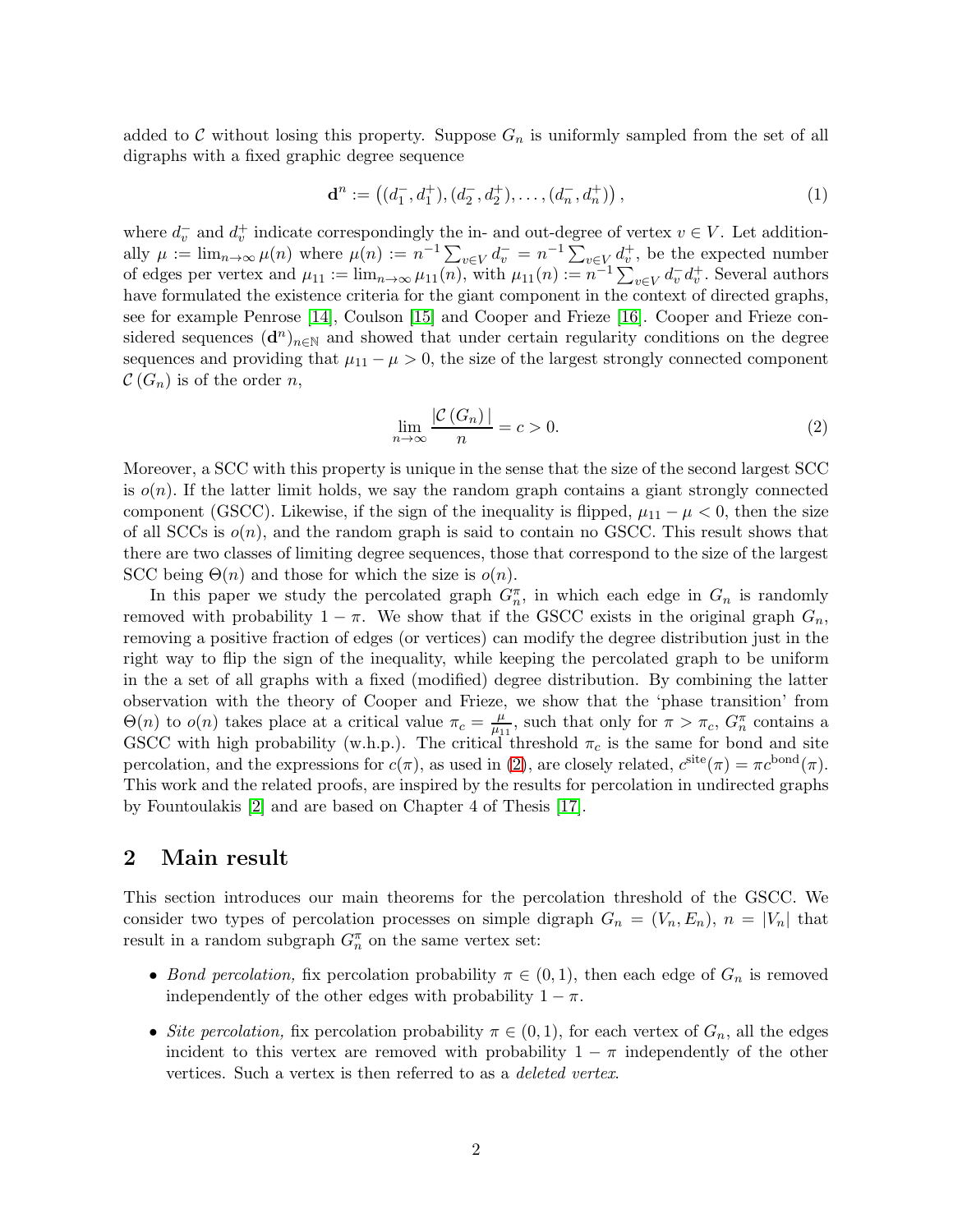It should be clear from the context which type of percolation is discussed. Strictly speaking, existence of the GSCC is a limiting property of a sequence of graphs  $(G_n)_{n\in\mathbb{N}}$ , in which each element is defined by a finite graphic degree sequence  $\mathbf{d}^n$ . Thus we refer to an infinite sequence of degree sequences,  $(d^n)_{n\in\mathbb{N}}$ , as the *degree progression*, where n is the index and the number of vertices in the  $n<sup>th</sup>$  element of this progression. Although our ultimate goal is to make statements about random graphs satisfying a specific degree distribution in the limit  $n \to \infty$ , the bulk of the paper is spent on determining whether a growing degree progression  $(d^n)_{n\in\mathbb{N}}$  maintains or acquires some property of interest w.h.p.

To make valid statements about the GSCC, we need to impose several requirements on the degree progression. We are interested in simple graphs, which indicates that each degree sequence in the progression has to be *graphic* as required by the equivalent of Erdős-Gallai theorem for directed graphs [\[18,](#page-23-14) Theorem 4]. In Section [3.1,](#page-3-0) we progressively add several more technical constraints on  $(d^n)_{n\in\mathbb{N}}$ , namely Definitions [3.1,](#page-3-1) [3.2,](#page-3-2) and [3.3,](#page-4-0) which we jointly refer to as the requirements for a *proper degree progression*. The latter condition guarantees a sufficient regularity of the degree progression to allow us to reason about the limiting behaviour of the corresponding random graphs and connected components therein.

**Definition 2.1.** The *percolation threshold* of a proper degree progression  $(d^n)_{n\in\mathbb{N}}$  is given by

$$
\pi_c = \sup \left\{ \pi \in (0, 1) \; \middle| \; \forall \varepsilon > 0, \lim_{n \to \infty} \mathbb{P} \left[ \frac{|\mathcal{C}(G_n^{\pi})|}{n} \ge \varepsilon \right] = 0 \right\},\tag{3}
$$

where superscripts are used to further specify the type of percolation, *i.e.*  $\pi_c^{\text{bond}}$  or  $\pi_c^{\text{site}}$ .

For each n, the probability in this definition is taken with respect to  $G_n^{\pi}$  – random graphs that remain after percolation on uniform simple random graphs obeying  $(d^n)_{n\in\mathbb{N}}$ .

The following theorems can be regarded as generalisation of [\[2,](#page-22-1) Theorem 1.1] to digraphs. They determine the percolation threshold for the existence of the giant strongly connected component, and, if this threshold exists, the theorems additionally identify the fraction of the vertices in this component for the bond and site percolation processes.

<span id="page-2-0"></span>**Theorem 2.2.** Let  $(d^n)_{n\in\mathbb{N}}$  be a proper degree progression and  $\mu_{11}(n) - \mu(n) > 0$  for all n. Then the thresholds for the emergence of the giant strongly connected component during bond and site percolation are the same and equal to:  $\pi_c = \frac{\mu}{\mu_1}$  $\frac{\mu}{\mu_{11}} < 1.$ 

Let  $N_{j,k}(n)$  be the number of vertices with in-/out-degree  $(j,k)$  in  $G_n$ , and let  $p_{j,k} := \lim_{n\to\infty} \frac{N_{j,k}(n)}{n}$ n exist. Let additionally,

$$
U_{\pi}^{\text{bond}}(x, y) := \sum_{j,k \ge 0} p_{j,k} (1 - \pi + \pi x)^j (1 - \pi + \pi y)^k,
$$

$$
U_{\pi}^{-}(x) := (\pi \mu)^{-1} \frac{\partial}{\partial y} U_{\pi}^{\text{bond}}(x, y)|_{y=1} \quad \text{and} \quad U_{\pi}^{+}(y) := (\pi \mu)^{-1} \frac{\partial}{\partial x} U_{\pi}^{\text{bond}}(x, y)|_{x=1},
$$

be formal power series in x and y, having  $\pi \in (0,1)$  as a parameter.

<span id="page-2-1"></span>**Theorem 2.3.** Let  $(d^n)_{n\in\mathbb{N}}$  be a proper degree progression and  $\pi \in (\pi_c, 1)$ , then there are unique values  $c^{bond}(\pi)$  and  $c^{site}(\pi)$ , such that for all  $\varepsilon_1, \varepsilon_2 > 0$ ,  $\lim_{n \to \infty} \mathbb{P}\left[\right]$  $\left|\frac{\mathcal{C}(G_n^{\pi})}{n}-c^{bond}(\pi)\right|\geq \varepsilon_1\right]=0,$ for the bond percolation, and  $\lim_{n\to\infty} \mathbb{P}\left[\right]$  $\left|\frac{\mathcal{C}(G_n^{\pi})}{n}-c^{site}(\pi)\right| \geq \varepsilon_2\right] = 0$ , for the site percolation, where

$$
c^{bond}(\pi) = 1 - U_{\pi}^{bond}(x^*, 1) - U_{\pi}^{bond}(1, y^*) + U_{\pi}^{bond}(x^*, y^*), \ c^{site}(\pi) = \pi c^{bond}(\pi)
$$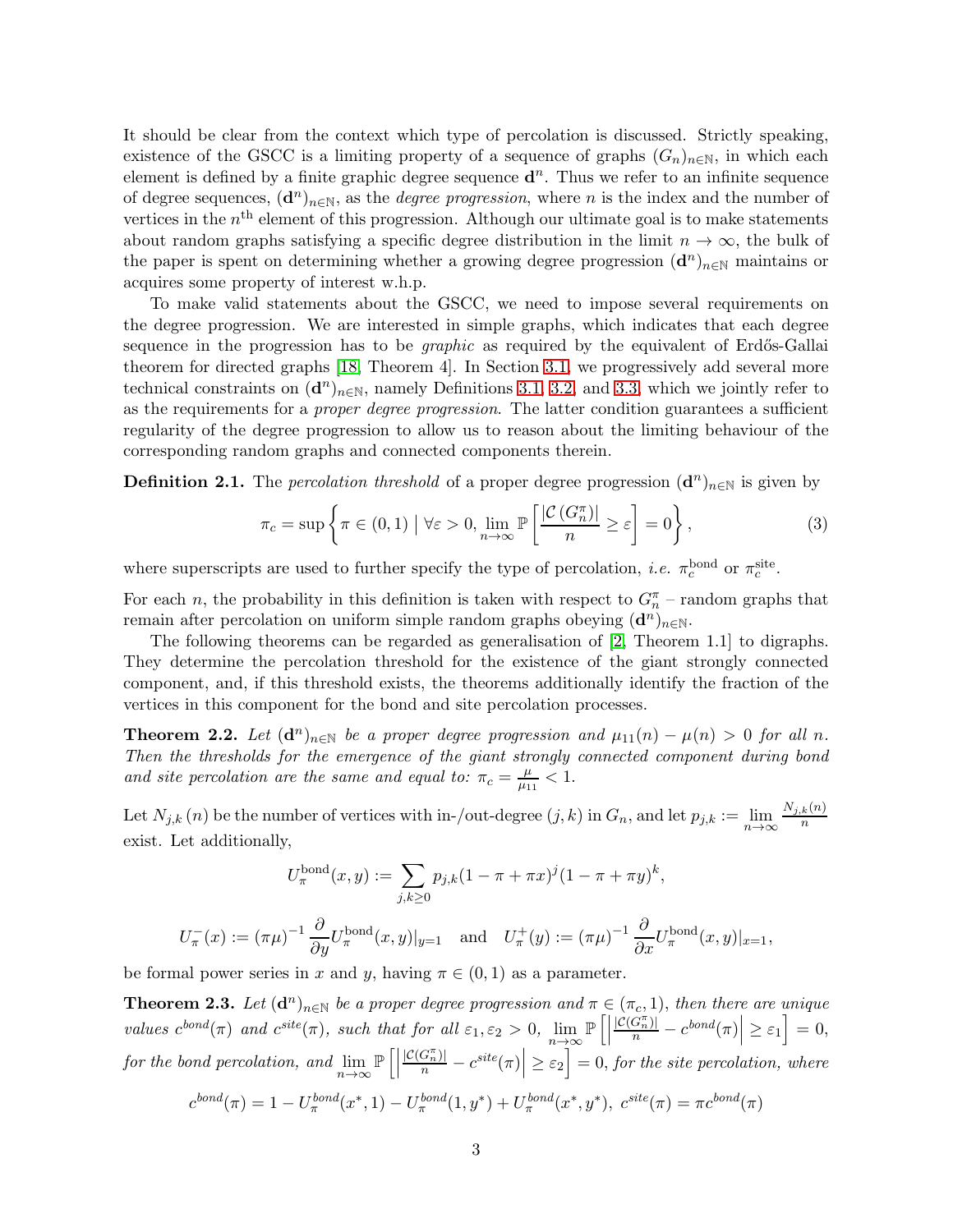and  $x^*, y^* \in (0, 1)$  are the unique solutions of  $x^* = U_\pi^-(x^*)$ , and  $y^* = U_\pi^+(y^*)$  correspondingly.

The remainder of the paper is structured as follows. Section [3](#page-3-3) lays out the technical premise: Subsection [3.1](#page-3-0) introduces different classes of degree sequences. Subsection [3.2](#page-4-1) introduces the link between random digraphs and the directed configuration model by repurposing several theorems available for undirected graphs. Subsection [3.3](#page-5-0) gives the definition of a giant strongly connected component and formulates the Cooper and Frieze's existence theorem, Theorem [3.13.](#page-6-0) Subsection [3.4](#page-6-1) formulates a corollary of McDiarmid's inequality (Corollary [3.16\)](#page-7-0), which is used in the proof of the main result. Section [4](#page-8-0) proves Theorems [2.2](#page-2-0) and [2.3](#page-2-1) separately for the cases of bond and site percolation in respectively Subsections [4.1](#page-8-1) and [4.2.](#page-15-0) Both of these subsections have a similar structure: first, we show that the configuration model introduced in Section [3.2](#page-4-1) can be used to study percolated digraphs; second, we find the degree distribution after percolation; third, we show that the corresponding degree progression is almost surely *proper* in large graphs and therefore the existence theory from Section [3.3](#page-5-0) is applicable.

## <span id="page-3-3"></span><span id="page-3-0"></span>3 Random digraphs

#### 3.1 Degree sequence, degree progression, and degree distribution

A degree sequence, as introduced in equation [\(1\)](#page-1-1), can be uniquely defined by adopting the lexicographic order, see Ref. [\[18\]](#page-23-14) for details. Let  $\mathcal{G}_{d^n}$  be the set of all directed multigraphs obeying degree sequence  $\mathbf{d}^n$ . Since we are interested in sampling from  $\mathcal{G}_{\mathbf{d}^n}$ , we want to be sure that for a given  $\mathbf{d}^n$ ,  $\mathcal{G}_{\mathbf{d}^n} \neq \emptyset$ . This is always the case for *valid* degree sequences.

<span id="page-3-1"></span>**Definition 3.1.** A degree sequence  $\mathbf{d}^n$  is *valid* if  $m := \sum_{i=1}^n d_i^- = \sum_{i=1}^n d_i^+$ , where  $m = |E|$  is the number of edges.

If  $\mathcal{G}_{d^n}$  contains a simple graph,  $d^n$  is called *graphical*. Theorem 4 in [\[18\]](#page-23-14) gives necessary and sufficient criteria for  $\mathbf{d}^n$  to be graphical. Let  $\tilde{G}_{\mathbf{d}^n} \in \mathcal{G}_{\mathbf{d}^n}$  be random directed multigraph uniformly chosen from  $\mathcal{G}_{d^n}$ , and  $G_{d^n} \in \mathcal{G}_{d^n}$  – a uniformly chosen simple digraph. To be on the safe side and make sure that the subset of  $\mathcal{G}_{d^n}$  containing simple digraphs does not have vanishing measure for large n, we impose restrictions on the limiting behaviour of  $\mathbf{d}^n$ . Let

$$
d_{\max}(n) := \max \left\{ \max \{d_1^-, d_2^-, \dots, d_n^-\}, \max \{d_1^+, d_2^+, \dots, d_n^+\} \right\}
$$

be the largest degree in  $\mathbf{d}^n$  for each index  $n \in \mathbb{N}$ . We will refer to this quantity as simply  $d_{\text{max}}$ , implicitly assuming dependence on n throughout the paper.

<span id="page-3-2"></span>**Definition 3.2.** A degree progression  $(d^n)_{n\in\mathbb{N}}$  is called *feasible* if 1) all  $d^n$  are graphical, 2) the bivariate probability distribution  $p_{j,k} := \lim_{n \to \infty} \frac{N_{j,k}(n)}{n}$  $\frac{k(n)}{n}$  has finite partial moments:

$$
\mu_{il} := \lim_{n \to \infty} \sum_{j,k=0}^{\infty} \frac{j^i k^l N_{j,k}(n)}{n} = \sum_{j,k=0}^{\infty} j^i k^l p_{j,k} \in (0, \infty), \ i, l = 0, 1, 2,
$$

and 3)  $d_{\text{max}} = \mathcal{O}(\sqrt{n})$ . Note that according to Definition [3.1,](#page-3-1) we have  $\mu := \mu_{10} = \mu_{01}$ .

We refer to  $p_{j,k}$  as the *degree distribution* of a feasible degree progression.

Finally, to apply the theory developed by Cooper and Frieze for existence of the giant strongly connected component [\[16\]](#page-23-12), we further narrow down the class of degree progressions.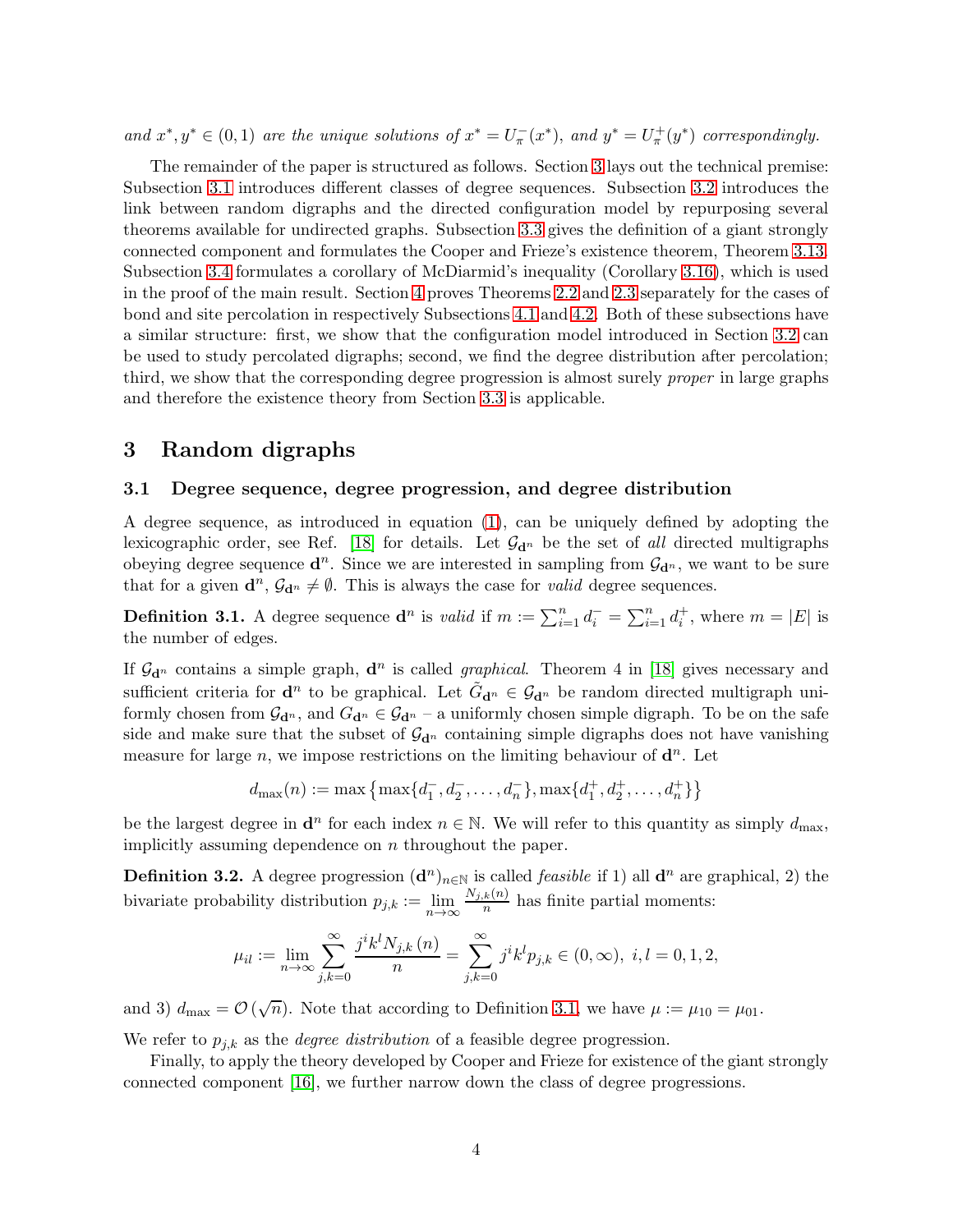<span id="page-4-0"></span>**Definition 3.3.** A degree progression  $(d^n)_{n\in\mathbb{N}}$  is proper if it is feasible and additionally satisfies

1. 
$$
d_{\max} \le \frac{n^{1/12}}{\ln n}
$$
,  
\n2.  $\rho(n) := \max \left( \sum_{j,k=0}^{\infty} \frac{j^2 k N_{j,k}(n)}{\mu n}, \sum_{j,k=0}^{\infty} \frac{j k^2 N_{j,k}(n)}{\mu n} \right) = o(d_{\max}).$ 

Thus far, we have defined a chain of classes for  $(d^n)_{n \in \mathbb{N}}$ : valid  $\supset$  graphical  $\supset$  feasible  $\supset$  proper, where the definitions of valid and graphical are extended from  $\mathbf{d}^n$  to  $(\mathbf{d}^n)_{n\in\mathbb{N}}$  element-wisely.

#### <span id="page-4-1"></span>3.2 Directed configuration model

The behaviour of *simple* random digraphs can be studied with the *directed configuration model*, as defined bellow.

**Definition 3.4.** Let  $\mathbf{d}^n$  be a valid degree sequence. For all vertices enumerated with  $i \in [n]$ , let the set of in-stubs  $W_i^-$  consist of  $d_i^-$  unique elements and the set *out-stubs*  $W_i^+$  contain  $d_i^+$  elements. Let  $W^- = \bigcup_{i \in [n]} W_i^-$  and  $W^+ = \bigcup_{i \in [n]} W_i^+$ . Then a *configuration*  $\mathcal M$  is a random perfect bipartite matching of  $W^-$  and  $W^+$ , that is a set of tuples  $(a, b)$  such that each tuple contains one element from  $W^-$  and one from  $W^+$  and each element of  $W^-$  and  $W^+$  appears in exactly one tuple.

A configuration M prescribes a matching for all stubs, and therefore, defines a multigraph  $\tilde{G}_{\mathbf{d}^n}$ with vertex set  $V = [n]$  and edge multiset

<span id="page-4-2"></span>
$$
E = [(i, j) | W_i^+ \ni a, W_j^- \ni b, \text{ and } (a, b) \in \mathcal{M}].
$$
 (4)

Note that multiple configurations may correspond to the same graph. We will now study the probability that the configuration model generates a specific multigraph  $\tilde{G}_{\mathbf{d}^n}$ .

**Proposition 3.5.** Let  $\tilde{G}_{\mathbf{d}^n}$  be a multigraph with degree sequence  $\mathbf{d}^n$ , and  $\Upsilon_{i,j}$  be the multiplicity of edge  $(i, j)$  in  $\tilde{G}_{d^n}$ . Then there holds

$$
\mathbb{P}\left[CM_n\left(\mathbf{d}^n\right) = \tilde{G}_{\mathbf{d}^n}\right] = \frac{1}{m!} \frac{\prod_{i=1}^n d_i^{-1} \prod_{i=1}^n d_i^{+1}}{\prod_{1 \le i,j \le n} \Upsilon_{i,j}!}.
$$
\n(5)

*Proof.* This proof is based on [\[19,](#page-23-15) Proposition 7.4] formulated for undirected graphs. There are  $m!$  different configurations. As the configuration is chosen uniformly at random,

<span id="page-4-3"></span>
$$
\mathbb{P}\left[\mathrm{CM}_{n}\left(\mathbf{d}^{n}\right)=\tilde{G}_{\mathbf{d}^{n}}\right]=\frac{1}{m!}N\left(\tilde{G}_{\mathbf{d}^{n}}\right),
$$

with  $N\left(\tilde{G}_{\mathbf{d}^n}\right)$  being the number of distinct configurations inducing  $\tilde{G}_{\mathbf{d}^n}$ . It follows from equation  $(4)$  that permuting the stub labels results in a different configuration that induces the same multigraph. There are  $\prod_{i=1}^n d_i^{-1} \prod_{i=1}^n d_i^{+1}$  such permutations. For  $a, a' \in W_i^+$  and  $b, b' \in W_j^$ with  $(a, b), (a', b') \in \mathcal{M}$ , any permutation swapping a with a' and b with b' results in the same configuration. We compensate for this by a factor  $\Upsilon_{i,j}!$  to obtain:

$$
N\left(\tilde{G}_{\mathbf{d}^n}\right) = \frac{\prod_{i=1}^n d_i^{-1} \prod_{i=1}^n d_i^{+1}}{\prod_{1 \le i,j \le n} \Upsilon_{ij}!},
$$

which completes the proof.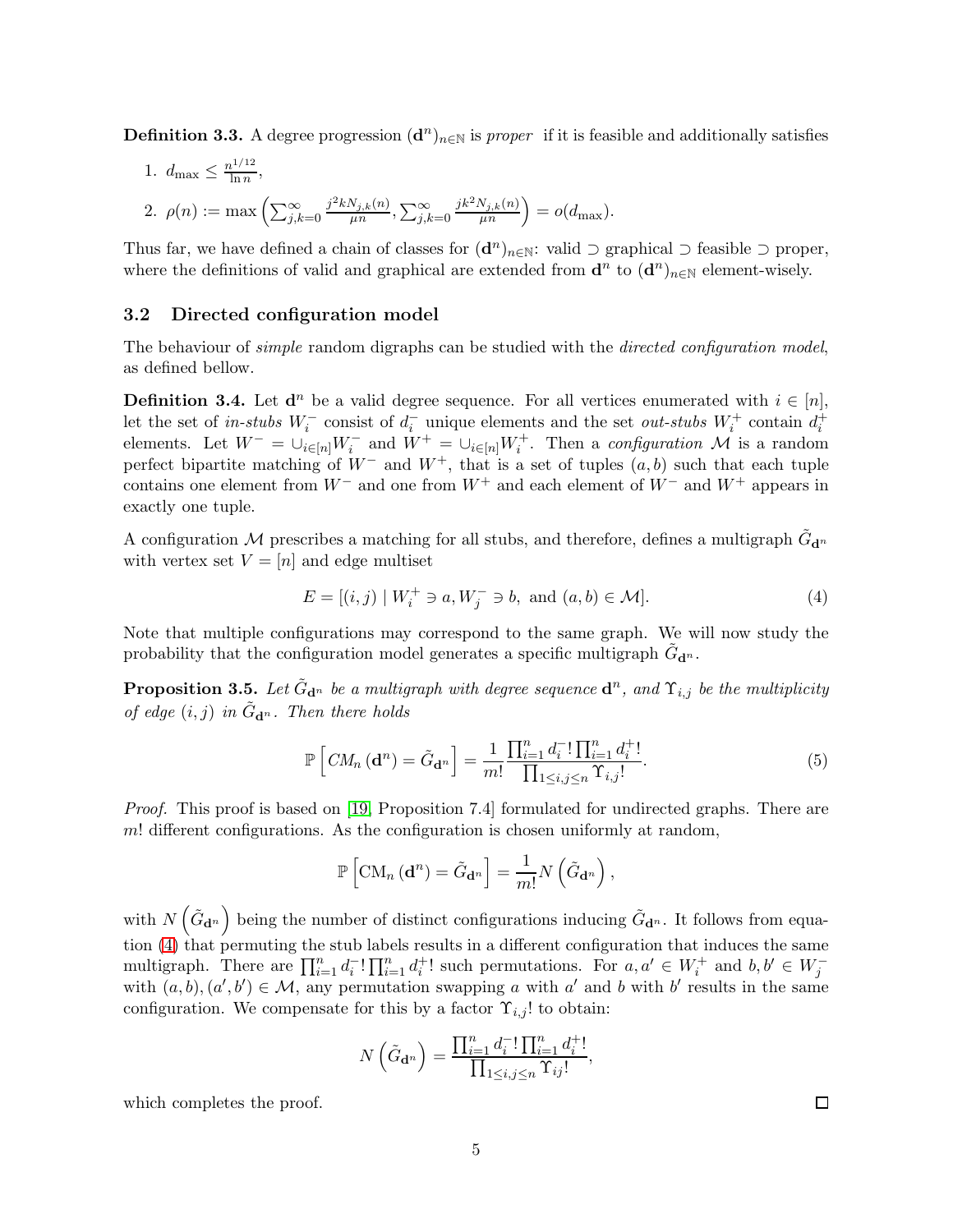Corollary 3.6. Conditional on the event that configuration model generates a simple digraph, an element of  $\mathcal{G}_{d^n}$  is chosen uniformly.

*Proof.* Fix  $\mathbf{d}^n$  and let the edge multiplicity  $\Upsilon_{i,j} \leq 1$  for all edges, then the sampling probability [\(5\)](#page-4-3) is constant. Hence, the model generates all elements  $G_{\mathbf{d}^n} \in \mathcal{G}_{\mathbf{d}^n}$  with equal probability.  $\Box$ 

Generally speaking, we are interested in the statements of the form

<span id="page-5-1"></span>
$$
\lim_{n \to \infty} \mathbb{P}\left[\tilde{G}_{\mathbf{d}^n} \in \mathcal{A}\left(\mathbf{d}^n\right)\right] = 1,\tag{6}
$$

where  $\mathcal{A}(\mathbf{d}^n)$  is a set of all graphs that obey the degree sequence  $\mathbf{d}^n$  and additionally satisfy some desired property. If this limit holds for a given property  $A$ , then we say that the random graph has this property with high probability  $(w.h.p)$  or asymptotically almost surely  $(a.a.s.)$ . The goal of the remainder of this section is to show that if equation [\(6\)](#page-5-1) holds, then

$$
\lim_{n \to \infty} \mathbb{P}\left[\tilde{G}_{\mathbf{d}^n} \in \mathcal{A}(\mathbf{d}^n) \mid \tilde{G}_{\mathbf{d}^n} \text{ is simple}\right] = 1.
$$

First, we show that the probability that the configuration model generates a simple graph is bounded away from zero.

<span id="page-5-2"></span>**Proposition 3.7.** [\[20,](#page-24-0) Theorem 4.3] Let  $(\mathbf{d}^n)_{n\in\mathbb{N}}$  be a feasible degree progression. The probability that the configuration model generates a simple graph is asymptotically  $e^{-\frac{\mu_{11}}{\mu} - \frac{(\mu_{20} - \mu)(\mu_{02} - \mu)}{\mu}} > 0$ .

Proof. The proof follows from the proof of [\[20,](#page-24-0) Theorem 4.3]. The main difference is that in [\[20\]](#page-24-0) the in-degree of a vertex is independent of its out-degree. It suffices to replace Condition 4.1 and Lemma 5.2 from Ref. [\[20\]](#page-24-0) with the requirement of a feasible degree progression.  $\Box$ 

<span id="page-5-3"></span>**Lemma 3.8.** Let  $(d^n)_{n\in\mathbb{N}}$  be a feasible degree progression, and let  $\mathcal{A}(d^n)$  be a set of multigraphs all satisfying  $\mathbf{d}^n$ . Let  $\tilde{G}_{\mathbf{d}^n}$  be a random multigraph generated by the configuration model.

1) If 
$$
\lim_{n \to \infty} \mathbb{P}\left[\tilde{G}_{\mathbf{d}^n} \in \mathcal{A}(\mathbf{d}^n)\right] = 0
$$
, then  $\lim_{n \to \infty} \mathbb{P}\left[\tilde{G}_{\mathbf{d}^n} \in \mathcal{A}(\mathbf{d}^n) \mid \tilde{G}_{\mathbf{d}^n}$  is simple  $\right] = 0$ .  
\n2) If  $\lim_{n \to \infty} \mathbb{P}\left[\tilde{G}_{\mathbf{d}^n} \in \mathcal{A}(\mathbf{d}^n)\right] = 1$ , then  $\lim_{n \to \infty} \mathbb{P}\left[\tilde{G}_{\mathbf{d}^n} \in \mathcal{A}(\mathbf{d}^n) \mid \tilde{G}_{\mathbf{d}^n}$  is simple  $\right] = 1$ .

*Proof.* 1) By Bayes' rule  $\mathbb{P}\left[\tilde{G}_{\mathbf{d}^n} \in \mathcal{A}(\mathbf{d}^n) \mid \tilde{G}_{\mathbf{d}^n} \text{ is simple}\right] \leq$  $\mathbb{P}\big[\tilde{G}_{\mathbf{d}^n} \hspace{-0.1cm}\in\hspace{-0.1cm} \mathcal{A}(\mathbf{d}^n)\big]$  $\frac{\mathbb{P}\left[G_{\mathbf{d}^n}\subseteq\mathcal{S}\backslash\left(\mathbf{d}^n\right)\right]}{\mathbb{P}\left[\tilde{G}_{\mathbf{d}^n}\text{ is simple}\right]}.$  Proposition [3.7](#page-5-2) assures that the denominator does not vanish:  $\mathbb{P}\left[\tilde{G}_{\mathbf{d}^n} \text{ is simple}\right] = (1+o(1)) e^{-\frac{\mu_{11}}{\mu} - \frac{(\mu_{20}-\mu)(\mu_{02}-\mu)}{\mu}},$  $\mathbb{P}\left[\tilde{G}_{d^n}\right]$  is simple  $\geq 0$ ; while the numerator converges to zero by assumption. hence  $\liminf_{n\to\infty}$ 2) It is enough to apply 1) to the complement event  $\overline{\mathcal{A}}(\mathbf{d}^n) := \mathcal{G}_{\mathbf{d}^n} \setminus \mathcal{A}(\mathbf{d}^n)$ .  $\Box$ 

#### <span id="page-5-0"></span>3.3 Giant strongly connected component in a directed graph

A natural definition of a path in a directed graph requires that a path respects edge directions:

**Definition 3.9.** Let  $G = (V, E)$  be a digraph. A pair of vertices  $v_1, v_k \in V$  is connected by a directed path if there exist distinct vertices  $v_2, v_3, \ldots, v_{k-1} \in V$  such that for all  $i \in \{2, 3, \ldots, k\}$  $(v_{i-1}, v_i) \in E$ . We refer to such a sequence as a directed  $v_1 - v_k$  path.

This definition of connectivity can be extended to define connected components: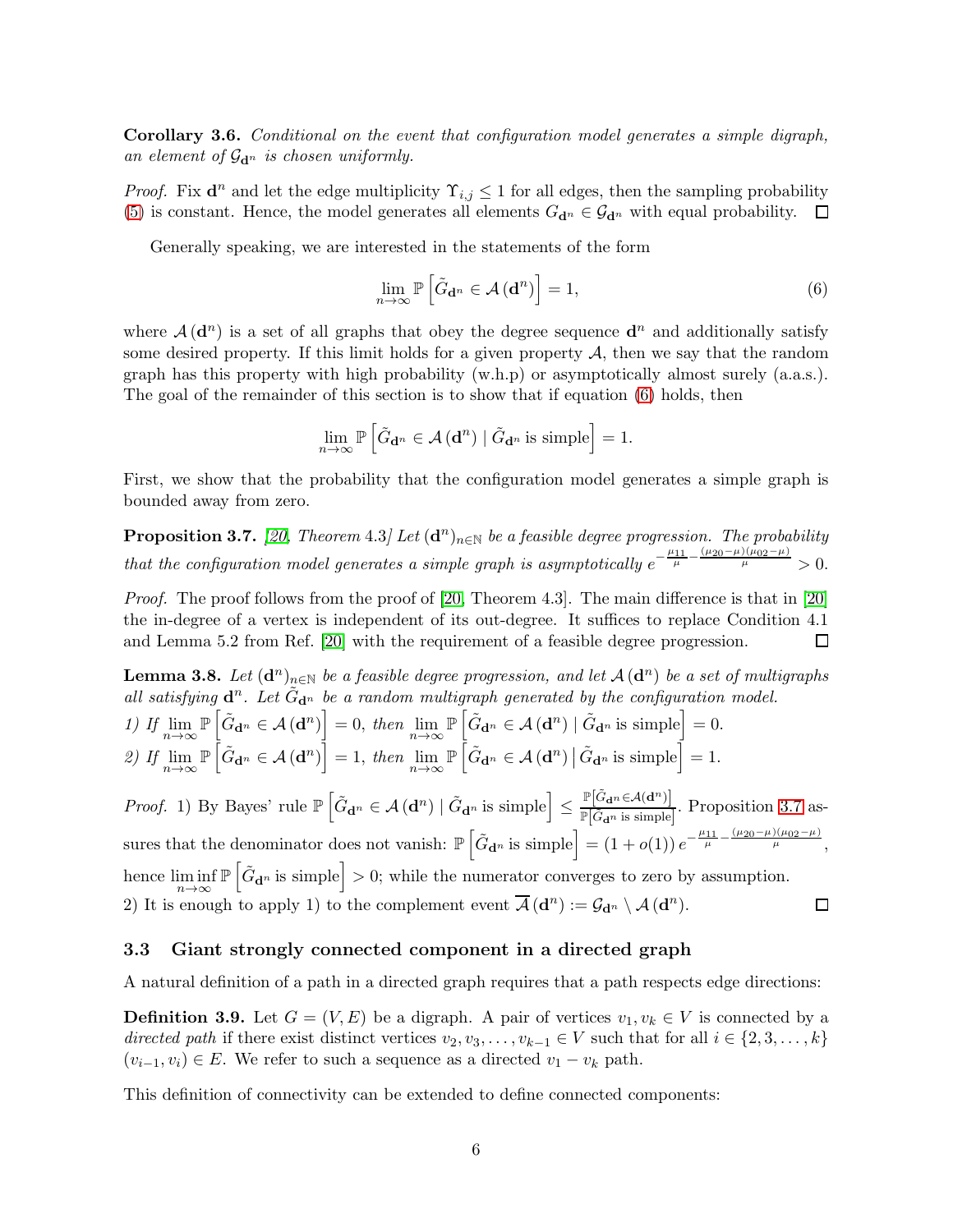**Definition 3.10.** (Strongly connected component) Consider a directed graph  $G$ . The strongly connected components of  $G$  are the maximal subsets of  $V$  such that between any pair of vertices  $u, v$ , directed  $u - v$  and  $v - u$  paths exist simultaneously.

**Definition 3.11.** Consider a directed graph  $G = (V, E)$  and take  $v \in V$ . Then the *strong*component of v, denoted by  $SCC(v)$ , consists of v itself and all vertices  $w \in V$  for which both  $v - w$  and  $w - v$  paths exist.

Let  $\mathcal{C}(G_n)$  be the largest strongly connected component. The notion of a *giant component* is introduced as a limiting property of the sequence of  $\mathcal{C}(G_n)$ .

**Definition 3.12.** The graph progression  $(G_{\mathbf{d}^n})_{n \in \mathbb{N}}$  is said to contain a *giant strongly connected* component (GSCC) if: a)  $\lim_{n \to \infty} \frac{|C(G_{\mathbf{d}^n})|}{n} = \zeta > 0$  or b)  $\lim_{n \to \infty} \frac{|\{v \mid \text{SCC}(v) \subset C(G_{\mathbf{d}^n})\}|}{n} = \zeta > 0$ . Criteria a) and b) are equivalent.

Let  $x^*, y^* \in (0,1)$  be the unique solutions of respectively  $x^* = U^-(x^*)$  and  $y^* = U^+(y^*),$ where

$$
U^+(y) := \mu^{-1} \frac{\partial}{\partial x} U(x, y)|_{x=1},
$$
  

$$
U^-(x) := \mu^{-1} \frac{\partial}{\partial y} U(x, y)|_{y=1},
$$

and  $U(x, y) := \sum_{j,k=0}^{\infty} p_{j,k} x^j y^k$  is the generating function of  $p_{j,k}$ . Let further,

$$
\zeta := 1 - U(x^*, 1) - U(1, y^*) + U(x^*, y^*).
$$

<span id="page-6-0"></span>**Theorem 3.13** (Existence of GSCC). [\[16,](#page-23-12) Theorems 1 and 2] Consider a proper degree progression  $(d^n)_{n\in\mathbb{N}}$  and a uniformly random sequence of simple graphs  $(G_{d^n})_{n\in\mathbb{N}}$ . Then,

- 1. If  $\frac{\mu_{11}}{\mu}$  < 1, the size of any SCC is  $\mathcal{O}\left(d_{\max}^2 \ln n\right)$  with high probability.
- 2. If  $U^-(0) > 0$ ,  $U^+(0) > 0$  and  $\frac{\mu_{11}}{\mu} > 1$  then with high probability there is a unique giant strongly connected component with vertex set of size ζn.

#### <span id="page-6-1"></span>3.4 Concentration inequalities

We introduce concentration inequalities that are later used in the proof of Theorem [2.2](#page-2-0) to treat two sources of randomness: the multigraph is random and percolation randomly removes edges.

<span id="page-6-2"></span>**Theorem 3.14.** (Hoeffding's inequality)[\[21\]](#page-24-1) Let  $X_1, X_2, \ldots, X_n$  be independent random variables. Suppose that  $a_i \leq X_i \leq b_i$  for all  $i \in \{1, 2, ..., n\}$  and define  $c_i = b_i - a_i$ . Furthermore define  $S_n = \sum_{i=1}^n X_i$ . Then there holds

$$
\mathbb{P}\left[|S_n - \mathbb{E}\left[S_n\right]\right] > t\right] \le 2 \exp\left(-\frac{2t^2}{\sum_{i=1}^n c_i^2}\right). \tag{7}
$$

The following concentration inequality is a corollary of a theorem by McDiarmid.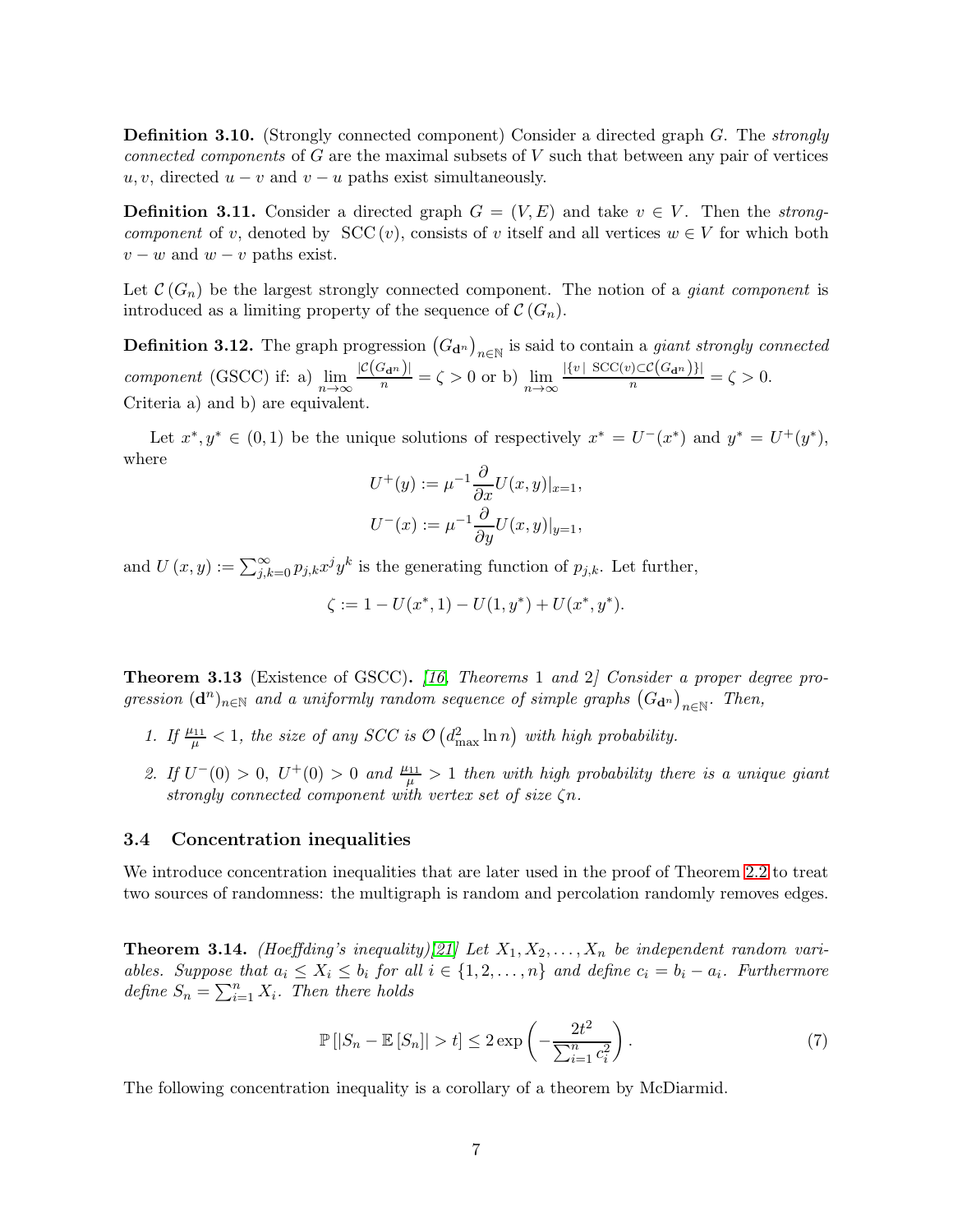<span id="page-7-2"></span>**Theorem 3.15.** [\[22,](#page-24-2) Theorem 7.4] Let  $(V, d)$  be a finite metric space. Suppose there exists a sequence  $\mathcal{P}_0, \mathcal{P}_1, \ldots, \mathcal{P}_s$  of increasingly refined partitions with  $\mathcal{P}_0$  the trivial partition consisting of V and  $P_s$  the partition where each element of V is a partition element on its own. Take a sequence of positive integers  $c_0, c_1, \ldots, c_s$  such that for all  $k \in \{1, 2, \ldots, s\}$  and any  $A, B \in \mathcal{P}_k$ with C satisfying  $A, B \subset C \in \mathcal{P}_{k-1}$  there exists a bijection  $\phi : A \to B$  with  $d(x, \phi(x)) \leq c_k$  for all  $x \in A$ . Let the function  $f: V \to \mathbb{R}$  satisfy  $|f(x) - f(y)| \leq d(x, y)$  for all  $x, y \in V$ . Then for X uniformly distributed over V and any  $t > 0$  there holds

$$
\mathbb{P}\left[|f(X) - \mathbb{E}\left[f(X)\right]\right| > t\right] \leq 2\exp\left(-\frac{2t^2}{\sum_{k=0}^s c_k^2}\right)
$$

<span id="page-7-0"></span>Corollary 3.16. Consider two finite sets  $A_0$  and  $A_1$  with  $|A_0| = a_0$  and  $|A_1| = a_1$ . Let  $S := \bigcup_{i \in \{0,1\}} \{(x,i) \mid x \in A_i\}.$  A subset of S containing b<sub>0</sub> elements with  $i = 0$  and  $b_1$  elements with  $i = 1$  is called a  $(b_0, b_1)$ -subset of S. Let V be the space of all  $(b_0, b_1)$ -subsets of S. Let  $f: V \to \mathbb{R}$  be a function such that for any  $B, B' \in V$  there holds  $|f(B) - f(B')| \leq |B \triangle B'|$ . Here  $B \triangle B'$  denotes the symmetric difference, i.e.  $B \triangle B' = (B \cup B') \setminus (B \cap B')$ . Then for X distributed uniformly over V and any  $t > 0$  there holds

$$
\mathbb{P}\left[|f(X) - \mathbb{E}\left[f(X)\right]\right| > t\right] \leq 2\exp\left(-\frac{t^2}{8(b_0 + b_1)}\right). \tag{8}
$$

<span id="page-7-1"></span>.

*Proof.* Consider a  $(b_0, b_1)$ -subset of S. Assign each element a unique number from the index set  $\{1, 2, \ldots, b_0 + b_1\}$ , such that for all elements with  $i = 0$  this number is smaller than  $b_0 + 1$ . Note that this implies that for each element with  $i = 1$  its index is larger than  $b_0$ . A  $(b_0, b_1)$ -subset of S with such a numbering is called a  $(b_0, b_1)$ -ordering of S. Define W to be the set of all  $(b_0, b_1)$ orderings of S. The function  $f: V \to \mathbb{R}$  can be extended to a function  $f: W \to \mathbb{R}$  by regarding each  $(b_0, b_1)$ -ordering as  $(b_0, b_1)$ -subset. This extension respects the relation  $|f(x)-f(y)| \leq x \triangle y$ , *i.e.* it holds for  $x, y \in W$  as well. This is true since for any two orderings x, y their symmetric difference as  $(b_0, b_1)$ -orderings is bounded from bellow by their symmetric difference as  $(b_0, b_1)$ subsets. The next step in proving equation [\(8\)](#page-7-1) is applying Theorem [3.15](#page-7-2) to the metric space  $(W, \triangle)$ .

We will now define a sequence of refined partitions on  $W$  using the notion of an *i*-prefix. An i-prefix determines the first i elements of an ordering. This allows for all  $k \in \{0, 1, \ldots, b_0 + b_1\}$ to construct the partition  $\mathcal{P}_k$  by defining its elements to be the sets of orderings with the same k-prefix. The partition  $P_0$  is the trivial partition consisting of W. As each  $(b_0, b_1)$ -ordering has  $b_0 + b_1$  elements,  $\mathcal{P}_{b_0+b_1}$  will be the partition where each element is a single ordering. Next the values  $c_k$  need to be determined. Take  $B, D \in \mathcal{P}_k$  with C satisfying  $B, D \subset C \in \mathcal{P}_{k-1}$ . This implies that any ordering in B has the same  $k-1$ -prefix as an ordering in D. Furthermore these orderings must differ at the  $k^{\text{th}}$  element. The remaining  $b_0 + b_1 - k$  elements can be any element that is not present in the k-prefix that lead to a valid ordering. Denote the  $k^{\text{th}}$  element of any ordering in B by  $a_{B,k}$ . Similarly let  $a_{D,k}$  denote the  $k^{\text{th}}$  element of any ordering in D. Define the bijection  $\phi : B \to D$  by taking  $x \in B$  and mapping its  $k^{th}$  element to  $a_{D,k}$ . If x contains  $a_{D,k}$  at some position  $l > k$ , map the  $l^{\text{th}}$  element of x to  $a_{B,k}$ . All the other elements are unchanged by the bijection. By definition this is an element of D.

According to definition of  $\phi$  for any  $x \in B$  we have  $|x \triangle \phi(x)| \leq 4$ . Thus we may take  $c_k = 4$ for all  $k \in \{1, 2, \ldots, b_0 + b_1\}$ . Applying Theorem [3.15](#page-7-2) we find that equation [\(8\)](#page-7-1) holds for any  $t > 0$  and X distributed uniformly over W. Remark that each element in V gives rise to  $b_0! + b_1!$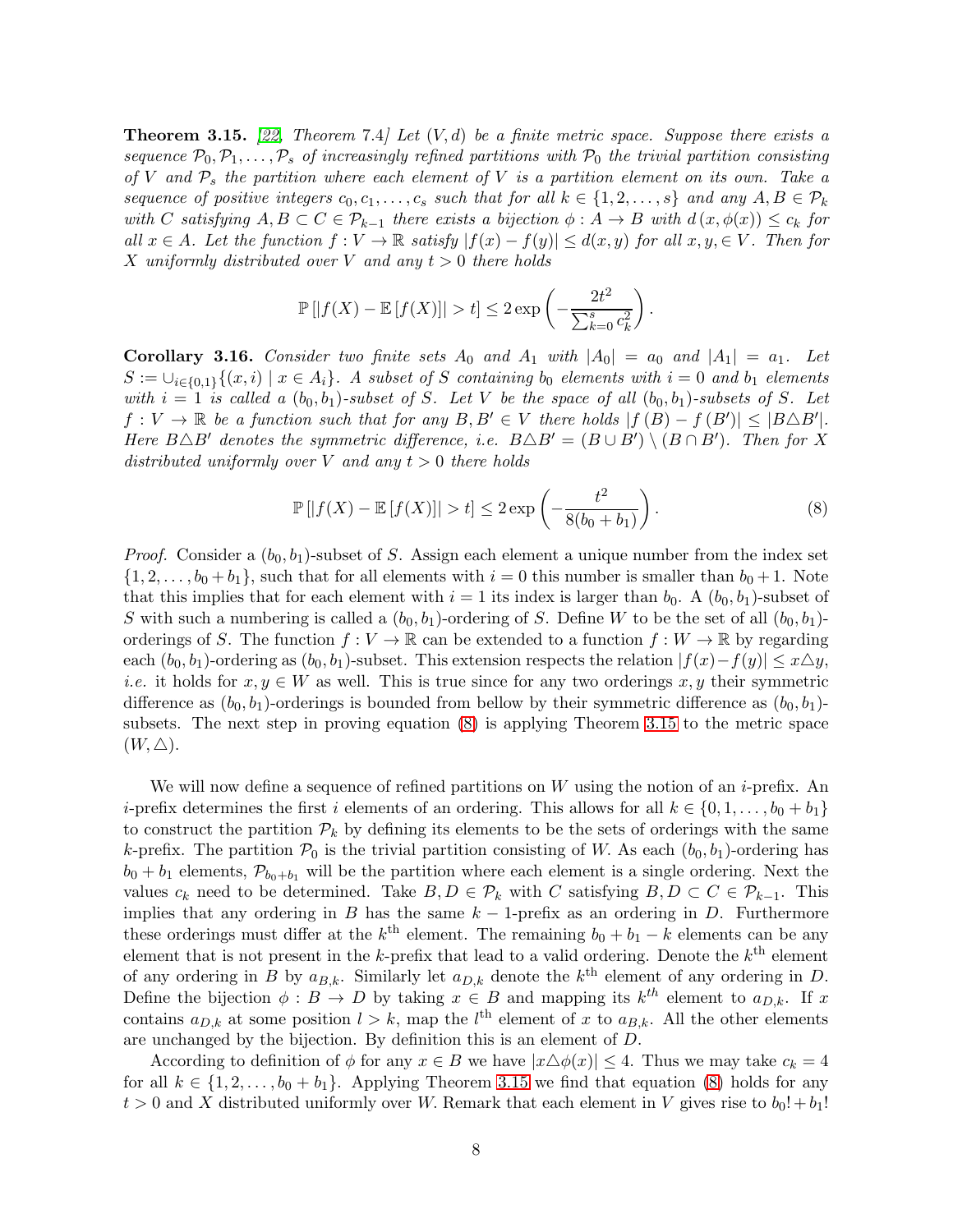different orderings. All these orderings have the same value under  $f$ . Thus the probability that  $f(X) = c$  does not change when we take X to be a uniformly random element of V instead of W. Together with the above equation, this proves the claim.  $\Box$ 

## <span id="page-8-0"></span>4 Proofs of Theorems [2.2](#page-2-0) and [2.3](#page-2-1)

Theorems [2.2](#page-2-0) and [2.3](#page-2-1) are proven separately for bond and site percolation by using similar techniques as in the proof of [\[2,](#page-22-1) Theorem 1.1], which determines the percolation threshold in undirected graphs. Although these theorems are formulated for simple digraphs, we instead prove the statements on random directed multigraphs introduced in Section [3.2.](#page-4-1) The results on the multigraphs are then transferred to simple digraphs using Lemma [3.8.](#page-5-3) After percolation with parameter  $\pi$ , a fixed degree sequence  $\mathbf{d}^n$  becomes a random variable with a distribution of outcomes. We use  $\mathbf{D}_{\pi}^n$  to denote this random variable and  $\mathbf{d}_{\pi}^n$  to refer to a fixed outcome of  $\mathbf{D}_{\pi}^n$ .

#### <span id="page-8-1"></span>4.1 Bond percolation

Bond percolation removes edges in a graph, thus in a configuration, it removes in-stubs together with their matched out-stubs. Let  $W^{-, \pi}$  and  $W^{+, \pi}$  denote the in-stubs and out-stubs surviving percolation. Conditional on  $\mathbf{D}_{\pi}^n = \mathbf{d}_{\pi}^n$  there is a bijection between the configuration on  $(W^{-,\pi}, W^{+,\pi})$  and the configuration on  $\left(W_{\mathbf{d}^n_{\pi}}, W_{\mathbf{d}^n_{\pi}}^+\right)$ ), *i.e.* the stubs inducing the degree sequence  $\mathbf{d}_{\pi}^n$ . Let us fix such a bijection, and let  $\mathcal{D}_n$  be the probability space containing all degree sequences  $\mathbf{d}_{\pi}^{n}$  that can be obtained by applying percolation to a random configuration on  $(W^-, W^+)$ . The probability assigned to each  $\mathbf{d}_{\pi}^n$  is the probability that it is induced by  $(W^{-,\pi}, W^{+,\pi})$ . The probability space for the degree progression  $(\mathbf{d}_{\pi}^{n})_{n\in\mathbb{N}}$  is the product space  $\mathcal{D} = \prod_{n=1}^{\infty} \mathcal{D}_n$  with the product measure  $\nu$ .

The remainder of this section is as follows: in Section [4.1.1](#page-8-2) we show that conditional on the degree sequence after percolation, each configuration on  $W_{\mathbf{d}_\pi^n}^-$  and  $W_{\mathbf{d}_\pi^n}^+$  is equally likely. In Section [4.1.2](#page-9-0) we determine the limit of the expected number of vertices with degree  $(j, k)$ after percolation. Combining these results in Section [4.1.3,](#page-11-0) the proofs of Theorems [2.2](#page-2-0) and [2.3](#page-2-1) are completed by showing that an element of  $\mathcal D$  is  $\nu$ -a.s. proper, which authorises applying Theorem [3.13.](#page-6-0)

#### <span id="page-8-2"></span>4.1.1 A percolated configuration is a uniformly random configuration

In this section we show that conditional on the degree sequence after percolation, the configuration on  $(W^{-,\pi}, W^{+,\pi})$  is also a uniformly random one. The proof is split into two lemma's.

<span id="page-8-3"></span>**Lemma 4.1.** Let l out of m edges survive bond percolation applied to a uniformly random configuration M on  $(W^-, W^+)$ . Then the surviving stubs  $W^{-,\pi} \subset W^-$  and  $W^{+,\pi} \subset W^+$  are uniformly distributed amongst all pairs of subsets of  $W^-$  and  $W^+$  of size l.

*Proof.* Since the graph contains m matches of which  $l = |W^{-,\pi}| = |W^{+,\pi}|$  survive percolation, the probability that exactly those l matches remain is  $\frac{1}{\binom{m}{l}}$ . It is left to investigate the probability that all stubs in  $W^{-,\pi}$  have their match in  $W^{+,\pi}$ , that is that M can be decomposed into a perfect bipartite matching of  $W^{-,\pi}$  with  $W^{+,\pi}$  and a perfect bipartite matching of  $W^{-}\setminus W^{-,\pi}$ with  $W^+ \setminus W^{+,\pi}$ . Between two sets of size l there are l! perfect bipartite matchings, hence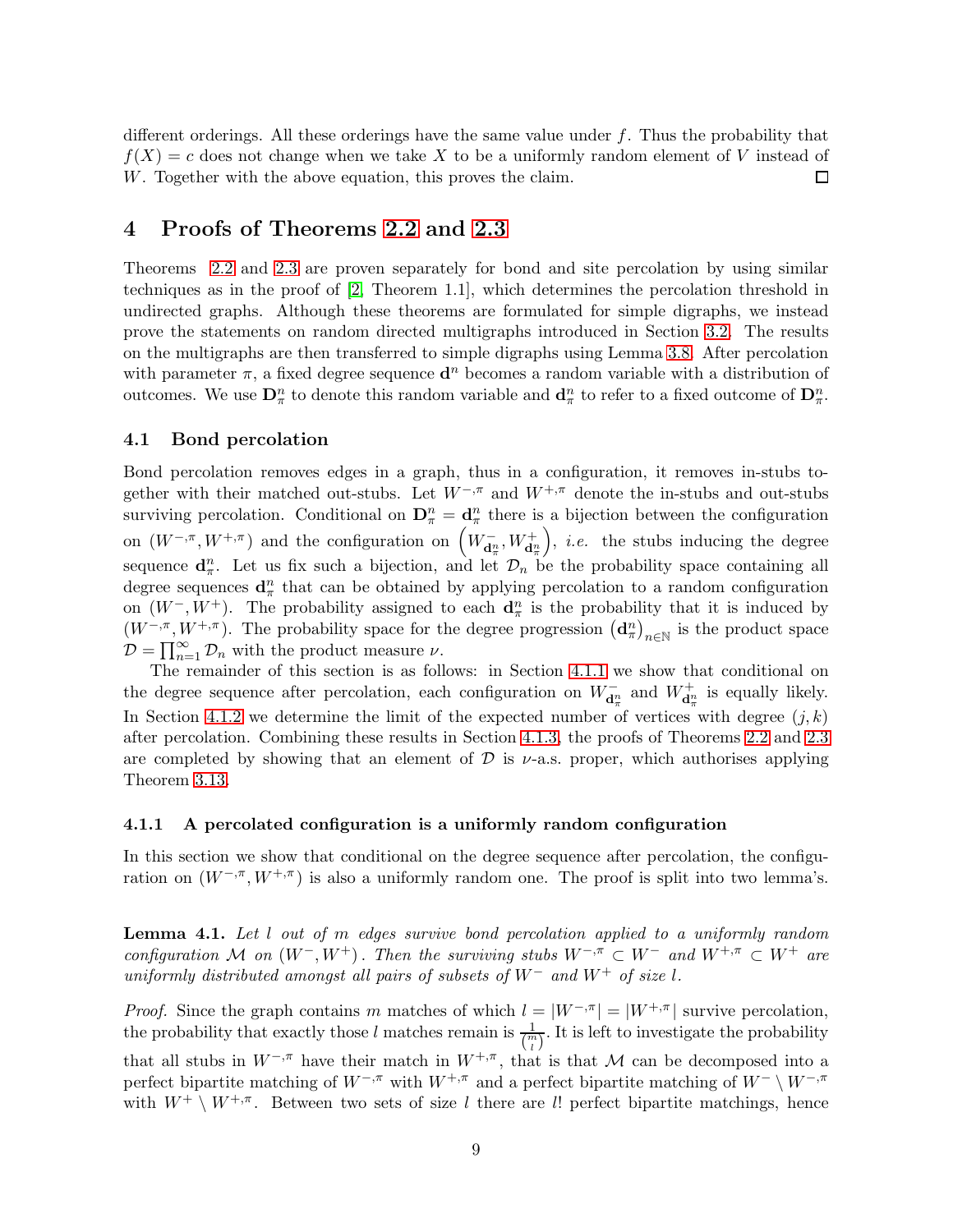the probability that M decomposes as desired, is  $l!(m-l)!/m!$ . Thus the probability that  $(W^{-,\pi}, W^{+,\pi})$  are the stubs surviving percolation is  $\frac{l!(m-l)!}{m!}$ 1  $\frac{1}{\binom{m}{l}} = \frac{1}{\binom{m}{l}^2}$ . This is the probability that  $W^{-,\pi} \subset W^{-}$  and  $W^{+,\pi} \subset W^{+}$  are uniformly random subsets both of size l.

<span id="page-9-4"></span>**Lemma 4.2.** Conditional on having degree sequence  $\mathbf{d}_{\pi}^n$  after bond percolation, i.e.  $\mathbf{D}_{\pi}^n = \mathbf{d}_{\pi}^n$ , all configurations of  $W_{\mathbf{d}_{\pi}^{n}}^{-}$  with  $W_{\mathbf{d}_{\pi}^{n}}^{+}$  are equally likely.

*Proof.* It suffices to show that for any perfect bipartite matching  $\mathcal{M}^{\pi}$  of  $W_{\mathbf{d}^{\pi}_{\pi}}^{-}$  with  $W_{\mathbf{d}^{\pi}_{\pi}}^{+}$ :

<span id="page-9-3"></span><span id="page-9-2"></span>
$$
\mathbb{P}\left[\mathcal{M}^{\pi}|\mathbf{D}_{\pi}^{n}=\mathbf{d}_{\pi}^{n}\right]=\frac{1}{l!},\tag{9}
$$

where *l* is the sum of the in-degrees of  $\mathbf{d}_{\pi}^n$ . Using  $\mathbb{P}\left[|W^{-,\pi}| = l \middle| \mathbf{D}_{\pi}^n = \mathbf{d}_{\pi}^n\right] = 1$  and Bayes' formula we obtain:

$$
\mathbb{P}\left[\mathcal{M}^{\pi}|\mathbf{D}_{\pi}^{n}=\mathbf{d}_{\pi}^{n}\right]=\mathbb{P}\left[\mathcal{M}^{\pi}\big|\,|W^{-,\pi}|=l,\mathbf{D}_{\pi}^{n}=\mathbf{d}_{\pi}^{n}\right]=\frac{\mathbb{P}\left[\mathcal{M}^{\pi}\cap\mathbf{D}_{\pi}^{n}=\mathbf{d}_{\pi}^{n}\,|\,|W^{-,\pi}|=l\right]}{\mathbb{P}\left[\mathbf{D}_{\pi}^{n}=\mathbf{d}_{\pi}^{n}\,|W^{-,\pi}|=l\right]},\quad(10)
$$

which will show to be equal  $\frac{1}{l!}$ . Let  $S(\mathbf{d}_{\pi}^n)$  be the collection of pairs of subsets of  $(W^-, W^+)$ that induce the degree sequence  $\mathbf{d}_{\pi}^n$ . Recalling that  $|W^{-,\pi}| = |W^{+,\pi}|$ , we see that for any pair of subsets in  $S(\mathbf{d}_{\pi}^n)$ , both sets must contain l elements. In combination with Lemma [4.1](#page-8-3) this implies that

<span id="page-9-1"></span>
$$
\mathbb{P}\left[\mathbf{D}_{\pi}^{n}=\mathbf{d}_{\pi}^{n}\right||W^{-,\pi}|=l]=\frac{|S(\mathbf{d}_{\pi}^{n})|}{\binom{m}{l}^{2}}.
$$
\n(11)

Next, we investigate  $\mathbb{P}\left[\mathcal{M}^{\pi}\cap\mathbf{D}_{\pi}^{n}=\mathbf{d}_{\pi}^{n}\,|\,|W^{-,\pi}|=l\right]$ . By definition,  $\mathbf{D}_{\pi}^{n}=\mathbf{d}_{\pi}^{n}$  implies that  $(W^{-,\pi}, W^{+,\pi}) \in S(\mathbf{d}_{\pi}^n)$ . Let  $(W^{-,\pi}, W^{+,\pi}) \in S(\mathbf{d}_{\pi}^n)$ , we aim to find the probability that the configuration on these stubs induces the configuration  $\mathcal{M}^{\pi}$  on  $\left(W_{\mathbf{d}^n_{\pi}}, W_{\mathbf{d}^n_{\pi}}^+\right)$  . As we fixed a bijection between  $(W^{-,\pi}, W^{+,\pi})$  and  $\left(W_{\mathbf{d}_{\pi}^{n}}^{-}, W_{\mathbf{d}_{\pi}^{n}}^{+}\right)$ ), exactly one configuration of  $(W^{-,\pi}, W^{+,\pi})$ induces the configuration  $\mathcal{M}^{\pi}$  on  $\left(W_{\mathbf{d}_{\pi}^{n}}^{-},W_{\mathbf{d}_{\pi}^{n}}^{+}\right)$  . However we are free to choose the configuration on  $(W^- \setminus W^{-,\pi}, W^+ \setminus W^{+,\pi})$ . Thus assuming that  $(W^{-,\pi}, W^{+,\pi}) \in S(\mathbf{d}_{\pi}^n)$ , the probability that it induces the configuration  $\mathcal{M}^{\pi}$  on  $(W^{-,\pi}, W^{+,\pi})$  is  $\frac{(m-l)!}{m!}$ . Thus for any collection of remaining stubs that induce the right degree sequence, it has probability  $\frac{(m-l)!}{m!}$  to induce the right matching. However, as we condition only on the size of  $W^{-, \pi}$ , we also must take into account the probability that exactly the desired l edges survive percolation. Hence, we have:

$$
\mathbb{P}\left[\mathcal{M}^{\pi}\cap\mathbf{D}_{\pi}^{n}=\mathbf{d}_{\pi}^{n}\,\big|\,|W^{-,\pi}|=l\right]=\frac{(m-l)!}{m!}\frac{|S(\mathbf{d}_{\pi}^{n})|}{\binom{m}{l}}.
$$

which, when combined with  $(11)$  and plugged into equation  $(10)$ , recovers equation  $(9)$ .  $\Box$ 

#### <span id="page-9-0"></span>4.1.2 The expected number of vertices with degree  $(j, k)$  after bond percolation

In this section we derive an expression for the degree distribution after bond percolation.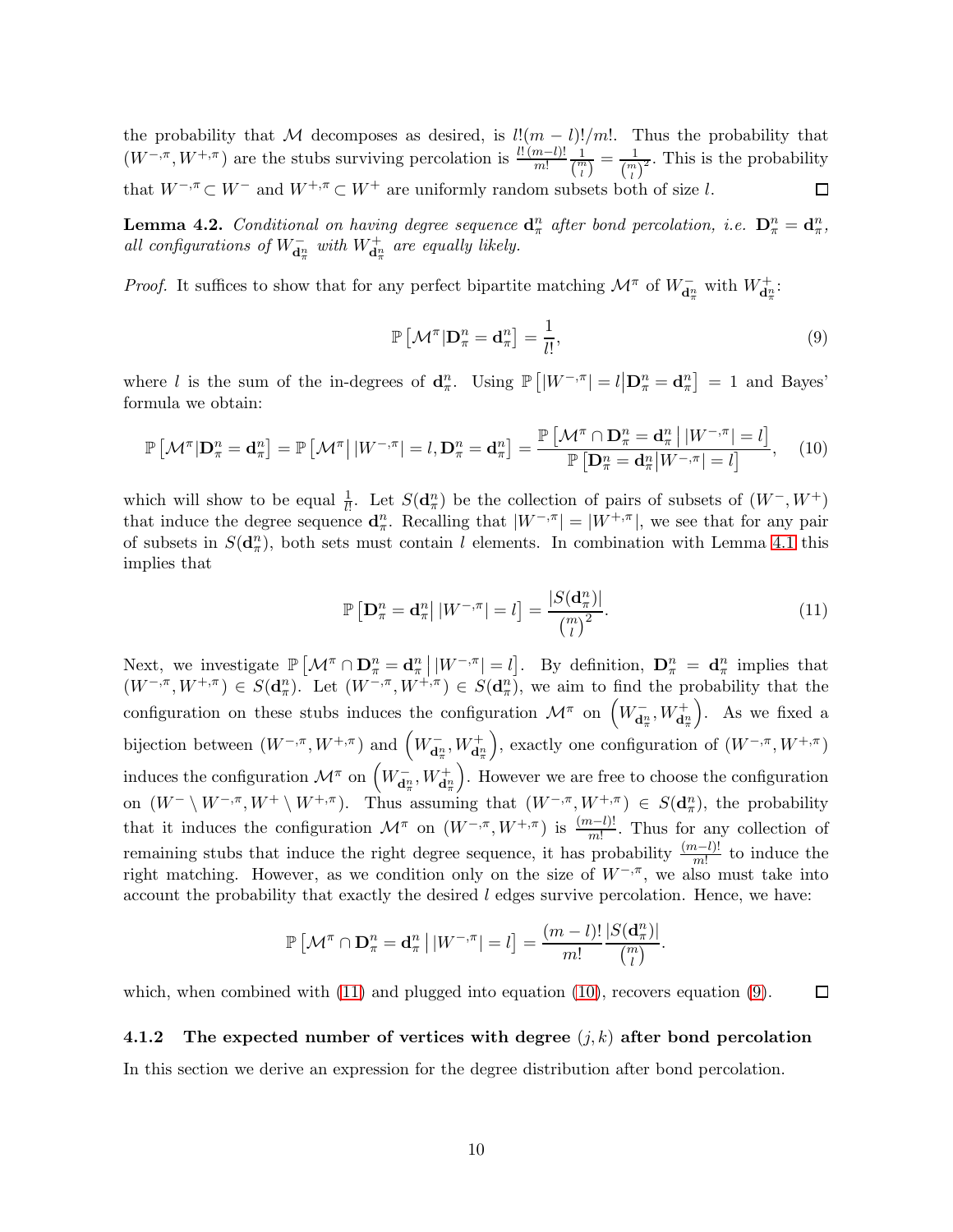<span id="page-10-4"></span>**Lemma 4.3.** Let  $N_{j,k}^{\pi}(n)$  be the number of vertices in the bond-percolated graph (or configura $tion)$  with in-degree j and out-degree k. The following limit exists

<span id="page-10-5"></span><span id="page-10-0"></span>
$$
p_{j,k}^{bond} := \lim_{n \to \infty} \frac{\mathbb{E}\left[N_{j,k}^{\pi}(n)\right]}{n}, \text{ for } j, k \in \mathbb{N}_0,
$$
\n(12)

and

$$
p_{j,k}^{bond} = \sum_{d^-=j}^{\infty} \sum_{d^+=k}^{\infty} p_{d^-,d^+} {d^- \choose j} {d^+ \choose k} \pi^{j+k} (1-\pi)^{d^--j+d^+-k}.
$$
 (13)

*Proof.* When  $j, k > d_{\text{max}}$ ,  $p_{j,k}^{\text{bond}} = N_{j,k}^{\pi}(n) = N_{j,k}(n) = 0$ . Let  $j, k \le d_{\text{max}}$  and remark that

$$
\mathbb{E}\left[N_{j,k}^{\pi}(n)\right] = \sum_{l=0}^{m} \mathbb{E}\left[N_{j,k}^{\pi}(n)\middle| |W^{-,\pi}| = l\right] \mathbb{P}\left[|W^{-,\pi}| = l\right],\tag{14}
$$

which, when conditioned on  $|W^{-,\pi}| = l$ , can be rewritten as

$$
\mathbb{E}\left[N_{j,k}^{\pi}(n) \middle| |W^{-,\pi}| = l\right] = \sum_{d^-=j}^{d_{\text{max}}} \sum_{d^+=k}^{d_{\text{max}}} N_{d^-,d^+}(n) \, \mathbb{P}\left[(d^-,d^+) \to (j,k) \middle| |W^{-,\pi}| = l\right],
$$

where  $(d^-, d^+)$  is the degree of a vertex before percolation and  $(j, k)$  – the degree after percolation. As Lemma [4.1](#page-8-3) implies that the surviving stubs are chosen uniformly at random, conditional on the size of  $W^{-, \pi}$ , there holds

$$
\mathbb{P}\left[(d^-,d^+)\to(j,k)\left||W^{-,\pi}\right|=l\right]=\binom{d^-}{j}\frac{\binom{m-d^-}{l-j}}{\binom{m}{l}}\binom{d^+}{k}\frac{\binom{m-d^+}{l-k}}{\binom{m}{l}}.
$$

Since the edges are removed independently of each other, the size of  $W^{-, \pi}$  is the sum of m independent Bernoulli variables, each having expectation  $\pi$ . Applying Hoefdding's inequality (Theorem [3.14\)](#page-6-2) shows that  $|W^{-,\pi}|$  concentrates,

<span id="page-10-3"></span>
$$
\mathbb{P}\left[|W^{-,\pi}| \in I\right] \le \exp\left[-\Omega(\ln^2 n)\right],\tag{15}
$$

where

<span id="page-10-2"></span><span id="page-10-1"></span>
$$
I := \left[ m\pi - \ln n\sqrt{n}, m\pi + \ln n\sqrt{n} \right].
$$
 (16)

Note that as an immediate consequence of this inequality we have  $\mathbb{P}\left[l \notin I\right] = o(n^{\alpha})$  for any  $\alpha$  < 0. Since we consider proper degree progressions, there holds  $d_{\max} \leq \frac{n^{1/12}}{\ln n}$  $\frac{l^{1/12}}{\ln n}$ , and for  $l \in I$ :

$$
\mathbb{P}\left[\left(d^-,d^+\right)\to(j,k)\,\big|\,|W^{-,\pi}|=l\right]=\binom{d^-}{j}\binom{d^+}{k}\pi^{j+k}\left(1-\pi\right)^{d^-+d^+-j-k}\left(1+\mathcal{O}\left(\frac{\ln n}{n^{7/18}}\right)\right),
$$

for all  $d^-, d^+ \leq d_{\text{max}}$ . In combination with equation [\(14\)](#page-10-0) and the bound  $N_{j,k}^{\pi}(n) \leq n$ , we find:

$$
\mathbb{E}\left[N_{j,k}^{\pi}(n)\right] = \left(1 + \mathcal{O}\left(\frac{\ln n}{n^{7/18}}\right)\right) \sum_{d^-=j}^{d_{\text{max}}} \sum_{d^+=k}^{d_{\text{max}}} N_{d^-,d^+}(n) \binom{d^-}{j} \binom{d^+}{k} \pi^{j+k} \left(1-\pi\right)^{d^-+d^+-j-k} + o\left(\frac{1}{n^3}\right),\tag{17}
$$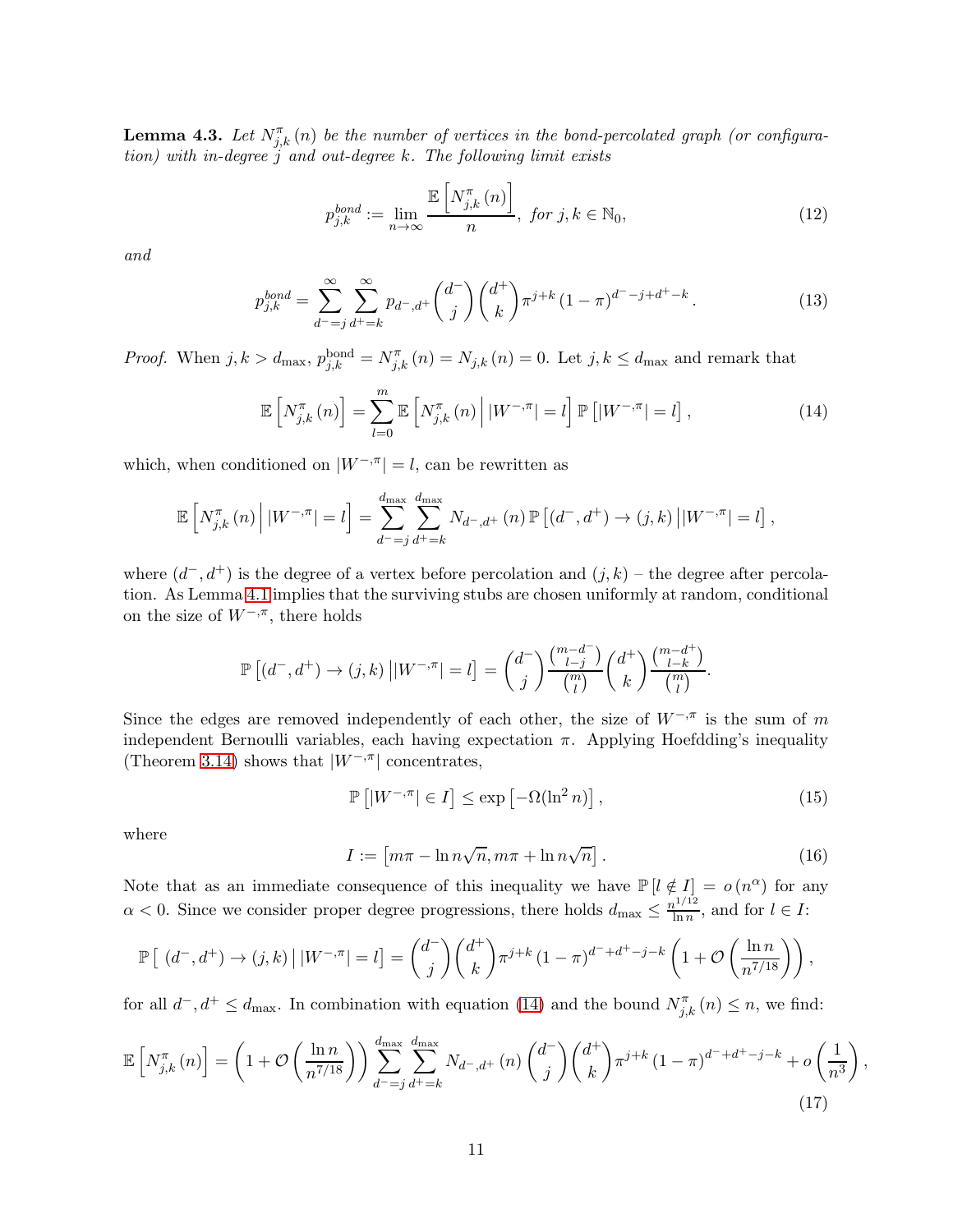where we set  $\alpha = 5$  in the estimate for  $\mathbb{P}[l \notin I]$  when calculating the error term. We will now show that for all  $\epsilon > 0$  there exist  $\kappa(\epsilon)$  and  $N(\epsilon)$  such that for all  $n > N$ ,

$$
\frac{1}{n} \sum_{\substack{(d^-,d^+)=(0,0)\\(d^-,d^+)=k+1}}^{(d_{\max},d_{\max})} N_{d^-,d^+}(n) \binom{d^+}{j} \binom{d^+}{k} \pi^{j+k} (1-\pi)^{d^-+d^+-j-k} \leq \frac{1}{n} \sum_{\substack{(d^-,d^+)=(0,0)\\(d^-,d^+)=(0,0)}}^{(d_{\max},d_{\max})} N_{d^-,d^+}(n) < \epsilon. \tag{18}
$$

The left inequality follows from the binomial theorem, which implies that  $\sum_{j=0}^{d^-} {\binom{d^-}{j}}$  $j^{(-)}$  $\pi^{j}$  $(1 (\pi)^{d^--j} = \sum_{k=0}^{d^+} {d^+ \choose k}$  ${k \choose k} \pi^k (1-\pi)^{d^+-k} = 1$ , yielding that  ${d^- \choose j}$  $j^{l-}\bigr) {\dfrac{d^+}{k}}$  $\binom{k}{k} \pi^{j+k} (1-\pi)^{d^{-}+d^{+}-j-k} \leq 1$  for all  $j \leq d^-, k \leq d^+$ . The right inequality holds since  $\lim_{n \to \infty} \frac{N_{j,k}(n)}{n} = p_{j,k}$  for  $j, k \geq 0$ , which follows from the degree progression being proper. When combined together, equations [\(17\)](#page-10-1) and [\(18\)](#page-11-1) prove the claim.  $\Box$ 

Elementary calculations show that  $p_{j,k}^{\text{bond}}$  is normalised and has the following moments:

<span id="page-11-2"></span><span id="page-11-1"></span>
$$
\mu^{\pi,\text{bond}} := \sum_{j=0}^{\infty} \sum_{k=0}^{\infty} j p_{j,k}^{\text{bond}} = \sum_{j=0}^{\infty} \sum_{k=0}^{\infty} k p_{j,k}^{\text{bond}} = \pi \mu,
$$
\n
$$
\mu_{11}^{\pi,\text{bond}} := \sum_{j,k=0}^{\infty} j k p_{j,k}^{\text{bond}} = \pi^2 \sum_{d^-=0}^{\infty} \sum_{d^+=0}^{\infty} d^{\pi} p_{d^-,d^+} = \pi^2 \mu_{11}.
$$
\n(19)

The generating function  $U_{\pi}^{\text{bond}}$  of  $p_{j,k}^{\text{bond}}$  and auxiliary functions  $U_{\pi}^+, U_{\pi}^-$  analogous to those used in Section [3.3](#page-5-0) are given by:

<span id="page-11-3"></span>
$$
U_{\pi}^{\text{bond}}(x, y) := U(1 - \pi + \pi x, 1 - \pi + \pi y),
$$
  
\n
$$
U_{\pi}^{+}(x) := U^{+}(1 - \pi + \pi x),
$$
  
\n
$$
U_{\pi}^{-}(y) := U^{-}(1 - \pi + \pi y).
$$
\n(20)

Note that  $U_{\pi}^{-}(0) > 0$ ,  $U_{\pi}^{+}(0) > 0$  for all  $0 < \pi < 1$ . This observation, the moments [\(19\)](#page-11-2) and generating functions [\(20\)](#page-11-3) provide sufficient information for applying Theorem [3.13](#page-6-0) to  $p_{j,k}^{\text{bond}}$  and hence formally defining the percolation threshold as such a value of  $\pi = \hat{\pi}^{bond}$  that  $\mu^{\pi, bond} =$  $\mu_{11}^{\pi, \text{bond}}, \text{ that is}$ 

$$
\hat{\pi}^{\text{bond}} = \frac{\mu}{\mu_{11}}.
$$

It is left to show that  $p_{j,k}^{\text{bond}}$  is indeed  $\nu$ -a.s the degree distribution of the percolated graph, and therefore,  $\pi_c^{\text{bond}} = \hat{\pi}^{\text{bond}}$ , which we do in the following section.

## <span id="page-11-0"></span>4.1.3 Determining  $\pi_c^{\rm bond}$  and  $c^{\rm bond}$

Theorem [3.13](#page-6-0) requires  $(d^n)_{n\in\mathbb{N}}$  to be a *proper* degree progression, which is assumed throughout this section. We make use of Lemma [4.2,](#page-9-4) stating that instead of actually removing edges, one may view the percolated multigraph  $\tilde{G}_{\mathbf{d}^n}^{\pi}$  as a uniformly random *configuration* obeying the percolated degree sequence  $\mathbf{d}_{\pi}^{n}$ . We show that  $(\mathbf{d}_{\pi}^{n})_{n\in\mathbb{N}}$  is indeed  $\nu$ -a.s. feasible (Lemma [4.4\)](#page-12-0) and proper (Lemma [4.5\)](#page-13-0) as an element of  $\mathcal{D}$ , and hence, Theorem [3.13](#page-6-0) is applicable to  $(\tilde{G}_{\mathbf{d}^n}^{\pi})$ . This  $n∈\mathbb{N}$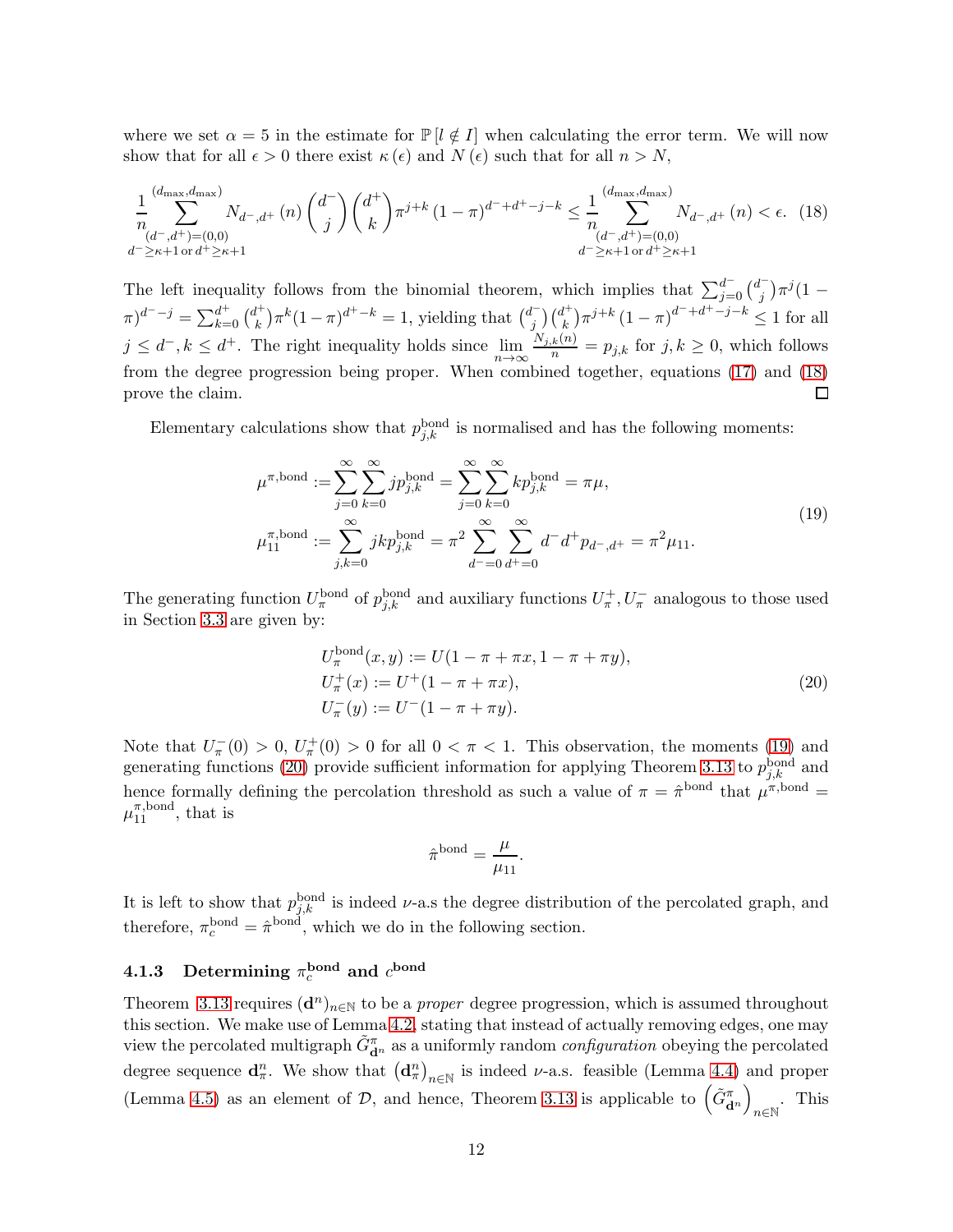means that Theorem [3.13](#page-6-0) may be applied to almost all degree progressions  $(d_\pi^n)_{n\in\mathbb{N}}$  to determine  $\pi_c^{\text{bond}}$  and  $c^{\text{bond}}$  for random multigraphs. Conditioning on the graph before percolation being simple will ensure that the percolated graph is simple as well. Finally we apply a variant of Lemma [3.8](#page-5-3) and show that similar assertions hold for a graph progression  $(G_n^{\pi})_{n\in\mathbb{N}}$  for percolated simple graphs obeying  $(d^n)_{n\in\mathbb{N}}$ , hence proving Theorem [2.3](#page-2-1) for the case of bond percolation. In the remainder of this section, we make the above-stated argument formal.

<span id="page-12-0"></span>**Lemma 4.4.** The degree progression after bond percolation is feasible  $\nu$ -a.s.

*Proof.* We need to show that  $(\mathbf{d}_{\pi}^{n})_{n\in\mathbb{N}}$  satisfies the requirements of Definition [3.2](#page-3-2) *v*-a.s. To demonstrate that

$$
\lim_{n \to \infty} \frac{N_{j,k}^{\pi}(n)}{n} = p_{j,k}^{\text{bond}}, \ \nu\text{-a.s. for } j, k \in \mathbb{N}_0,
$$
\n(21)

it suffices to show (see e.g. [\[23,](#page-24-3) Lemma 6.8]) that for all  $\epsilon > 0$ ,

<span id="page-12-2"></span>
$$
\sum_{n=1}^{\infty} \mathbb{P}\left[\left|\frac{1}{n}N_{j,k}^{\pi}(n) - p_{j,k}^{\text{bond}}\right| > \epsilon\right] < \infty.
$$
 (22)

By definition of  $p_{j,k}^{\text{bond}}$ , for any fixed  $\epsilon > 0$  there is K such that for all  $n > K$ 

<span id="page-12-1"></span>
$$
\left|\frac{1}{n}\mathbb{E}\left[N_{j,k}^{\pi}\left(n\right)\right]-p_{j,k}^{\text{bond}}\right|\leq\frac{\epsilon}{2}.
$$

This implies that

$$
\mathbb{P}\left[\left|\frac{1}{n}N_{j,k}^{\pi}\left(n\right)-p_{j,k}^{\text{bond}}\right|>\epsilon\right] \leq \mathbb{P}\left[\frac{1}{n}\left|N_{j,k}^{\pi}\left(n\right)-\mathbb{E}\left[N_{j,k}^{\pi}\left(n\right)\right]\right|>\frac{\epsilon}{2}\right].
$$

Lemma [4.1](#page-8-3) states that conditional on  $|W^{-,\pi}| = l$ , the stubs surviving percolation  $(W^{-,\pi}, W^{+,\pi})$ are uniformly distributed amongst all pairs of subsets of  $(W^-, W^+)$  of size l.  $N^{\pi}_{j,k}(n)$  is a function of  $W^{-,\pi} \cup W^{+,\pi}$ . Furthermore for two sets  $W^{-,\pi} \cup W^{+,\pi}$  and  $W'^{-,\pi} \cup W'^{+,\pi}$  their values of  $N_{j,k}^{\pi}(n)$  differ by at most the number of elements in the symmetric difference of  $W^{-,\pi} \cup W^{+,\pi}$ and  $W^{'-,\pi} \cup W^{'+,\pi}$ . This implies that the requirements of Corollary [3.16](#page-7-0) are fulfilled by setting  $A_0 = W^-, A_1 = W^+, b_0 = b_1 = l$  and  $N_{j,k}^{\pi}(n)$  as function f. Applying this corollary gives:

$$
\mathbb{P}\left[\left|N_{j,k}^{\pi}\left(n\right)-\mathbb{E}\left[N_{j,k}^{\pi}\left(n\right)\right]\right|>\frac{n\epsilon}{2}\left|\left|W^{-,\pi}\right|=l\right]\leq2\exp\left(\frac{\epsilon^2n^2}{64l^2}\right).
$$

For  $l \in I$ , defined in [\(16\)](#page-10-2), this probability is  $o\left(\frac{1}{n^3}\right)$ . By equation [\(15\)](#page-10-3) the probability that  $l \notin I$ is  $o\left(\frac{1}{n^3}\right)$ . Combining these observations we find that for all  $\epsilon > 0$  the terms in [\(22\)](#page-12-1) are vanishing:

<span id="page-12-3"></span>
$$
\mathbb{P}\left[\left|N_{j,k}^{\pi}\left(n\right)-\mathbb{E}\left[N_{j,k}^{\pi}\left(n\right)\right]\right|>n\epsilon\right]=o\left(\frac{1}{n^{3}}\right),\tag{23}
$$

which in turn proves that the limit in equation [\(21\)](#page-12-2) holds  $\nu$ -a.s.

It remains to show that the first, first mixed and second moments of  $\frac{N_{j,k}^{\pi}(n)}{n}$  $\frac{k^{(n)}}{n}$  converge  $\nu$ -a.s. to those of  $p_{j,k}^{\text{bond}}$ . In Section [4.1.2](#page-9-0) we showed that  $\sum_{j,k=0}^{\infty}jp_{j,k}^{\text{bond}} = \sum_{j,k=0}^{\infty}kp_{j,k}^{\text{bond}}$ , and due to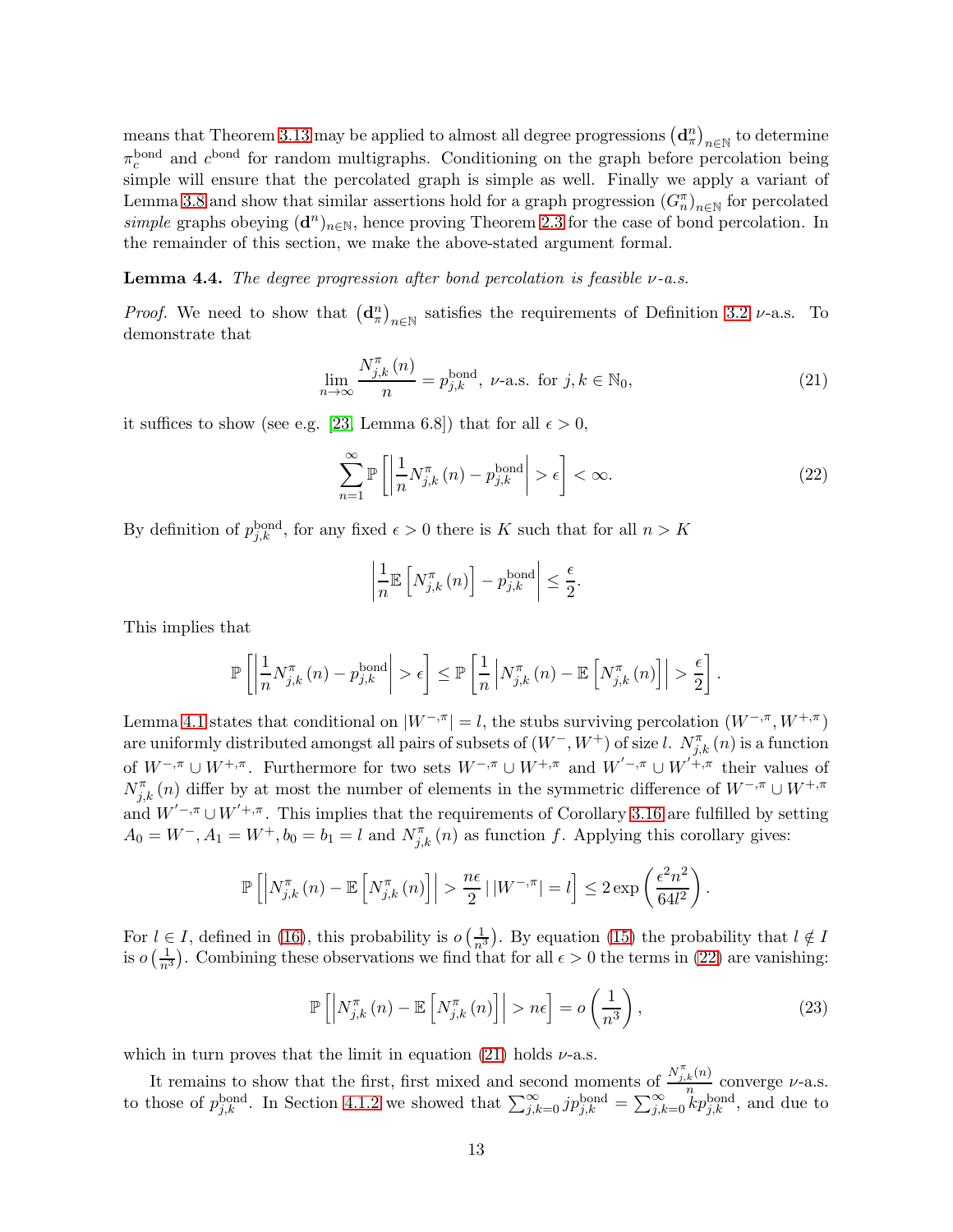the graph context of the problem,  $\sum_{j,k=0}^{\infty} j N^{\pi}_{j,k}(n) = \sum_{j,k=0}^{\infty} k N^{\pi}_{j,k}(n)$ . Therefore, it is sufficient to show that one of the first moments converges. Let additionally  $Q'_n := \frac{1}{n} \sum_{j,k=0}^{\infty} j N_{j,k}^{\pi}(n)$ , we will then show that  $Q := \lim_{n \to \infty} Q'_n = \pi \mu$ ,  $\nu$ -a.s. Let  $X_{\kappa,n} := \frac{1}{n} \sum_{j=0}^{\kappa} \sum_{k=0}^{\kappa} j N_{j,k}^{\pi}(n)$  and remark that  $X_{\kappa,n} \leq Q'_n$ . Since  $(\mathbf{d}^n)_{n \in \mathbb{N}}$  is a proper degree progression, for all  $\epsilon > 0$  there exists  $\widetilde{\kappa}(\epsilon), \widetilde{m}(\epsilon)$  such that for all  $\kappa > \widetilde{\kappa}$  and  $n > \widetilde{m}$ 

<span id="page-13-1"></span>
$$
\frac{1}{n} \sum_{\substack{(d^-,d^+)=(0,0),\\d^->k \text{ or } d^+>\kappa}}^{(d_{\max},d_{\max})} jN_{j,k}(n) < \epsilon. \tag{24}
$$

Thus for  $\kappa > \tilde{\kappa}$  there holds  $X_{\kappa,n} \leq Q'_n \leq X_{\kappa,n} + \epsilon$ . This implies that if

$$
\tilde{X}_{\kappa} := \lim_{n \to \infty} X_{\kappa, n} = \sum_{j=0}^{\kappa} \sum_{k=0}^{\kappa} j p_{j,k}^{\text{bond}}, \quad \nu\text{-a.s.,}
$$
\n(25)

then  $\lim_{n\to\infty} Q'_n = Q$  holds v-a.s. as well [\[2,](#page-22-1) (3.5)]. Thus the goal is to prove equation [\(25\)](#page-13-1). Applying [\[23,](#page-24-3) Lemma 6.8] we can show that this limit holds  $\nu$ -a.s., if for any  $\epsilon > 0$ ,

<span id="page-13-2"></span>
$$
\sum_{n=1}^{\infty} \mathbb{P}\left[ \left| X_{\kappa,n} - \tilde{X}_{\kappa} \right| > \epsilon \right] < \infty. \tag{26}
$$

We show this analogously to the proof of equation [\(22\)](#page-12-1). By the definition of  $X_{\kappa,n}$ ,  $\tilde{X}_{\kappa}$  and  $p_{j,k}^{\text{bond}}$ , for all  $\epsilon > 0$  there exists  $\widetilde{N}$  such that for all  $n > \widetilde{N}$ ,  $\left| \mathbb{E} [X_{\kappa,n}] - \widetilde{X}_{\kappa} \right| < \frac{\epsilon}{2}$  $\frac{\epsilon}{2}$ . Combing this with the reverse triangle inequality, we find for any  $\epsilon > 0$ ,

$$
\mathbb{P}\left[\left|X_{\kappa,n}-\tilde{X}_{\kappa}\right|>\epsilon\right]\leq \mathbb{P}\left[\left|X_{\kappa,n}-\mathbb{E}\left[X_{\kappa,n}\right]\right|>\frac{\epsilon}{2}\right].
$$

Remark that  $|X_{\kappa,n} - \mathbb{E}[X_{\kappa,n}]| = \frac{1}{n}$  $\frac{1}{n}\sum_{j=0}^{\kappa}\sum_{k=0}^{\kappa}j\left(N_{j,k}^{\pi}\left(n\right)-\mathbb{E}\left[N_{j,k}^{\pi}\left(n\right)\right]\right)$  . This implies that for  $\epsilon' = \frac{\epsilon}{2\Delta}$  $\frac{\epsilon}{2\sum_{j\leq\kappa}j}$  there holds

$$
\mathbb{P}\left[|X_{\kappa,n}-\mathbb{E}\left[X_{\kappa,n}\right]|>\frac{\epsilon}{2}\right]\leq \sum_{j\leq\kappa,k\leq\kappa}\mathbb{P}\left[\frac{1}{n}|N_{j,k}^{\pi}\left(n\right)-\mathbb{E}\left[N_{j,k}^{\pi}\left(n\right)\right]|>\epsilon'\right].
$$

 $\left[\frac{\epsilon}{2}\right] \leq \sum_{j \leq \kappa, k \leq \kappa} o\left(\frac{1}{n^3}\right) \leq o\left(\frac{1}{n^2}\right)$  . Here we Using equation [\(23\)](#page-12-3) we find  $\mathbb{P}\left[|X_{\kappa,n}-\mathbb{E}\left[X_{\kappa,n}\right]|\right] > \frac{\epsilon}{2}$  $n^2\frac{7}{9}$ used the fact that  $d_{\text{max}} = O(n^{1/9})$  and that for  $j > d_{\text{max}}$  or  $k > d_{\text{max}}$  or both, there holds  $N_{j,k}^{\pi}(n) = \mathbb{E}\left[N_{j,k}^{\pi}(n)\right] = 0.$  This proves [\(26\)](#page-13-2) and hence proves that  $Q'_n$  converges  $\nu$ -a.s. to  $Q$ . By redefining  $Q'_n, Q, X_{\kappa,n}, \tilde{X}_{\kappa}$  and setting  $\epsilon' := \min \left\{ \frac{\epsilon}{2} \right\}$  $\frac{\epsilon}{2\sum_{k\leq\kappa}k^2}\bigg\},$  $\frac{\epsilon}{2}, \frac{\epsilon}{2\sum_i}$  $\frac{\epsilon}{2\sum_{j\leq\kappa}j},\frac{\epsilon}{2\sum_{j\leq\kappa}j}$  $\frac{\epsilon}{2\sum_{j\leq\kappa,k\leq\kappa}jk},\frac{\epsilon}{2\sum_{j\leq\kappa}}$  $\frac{\epsilon}{2\sum_{j\leq\kappa}j^2},\frac{\epsilon}{2\sum_{k\leq j}}$ similar derivations hold for the first mixed moment and the second moments, that is one may show that all the moments of interest and the distribution itself converge simultaneously  $\nu$ -a.s. for an element of  $D$ . Thus we have shown that  $(\mathbf{d}_{\pi}^{n})_{n\in\mathbb{N}}$  is  $\nu$ -a.s. feasible.  $\Box$ 

<span id="page-13-0"></span>**Lemma 4.5.** The degree progression after bond percolation is proper  $\nu$ -a.s.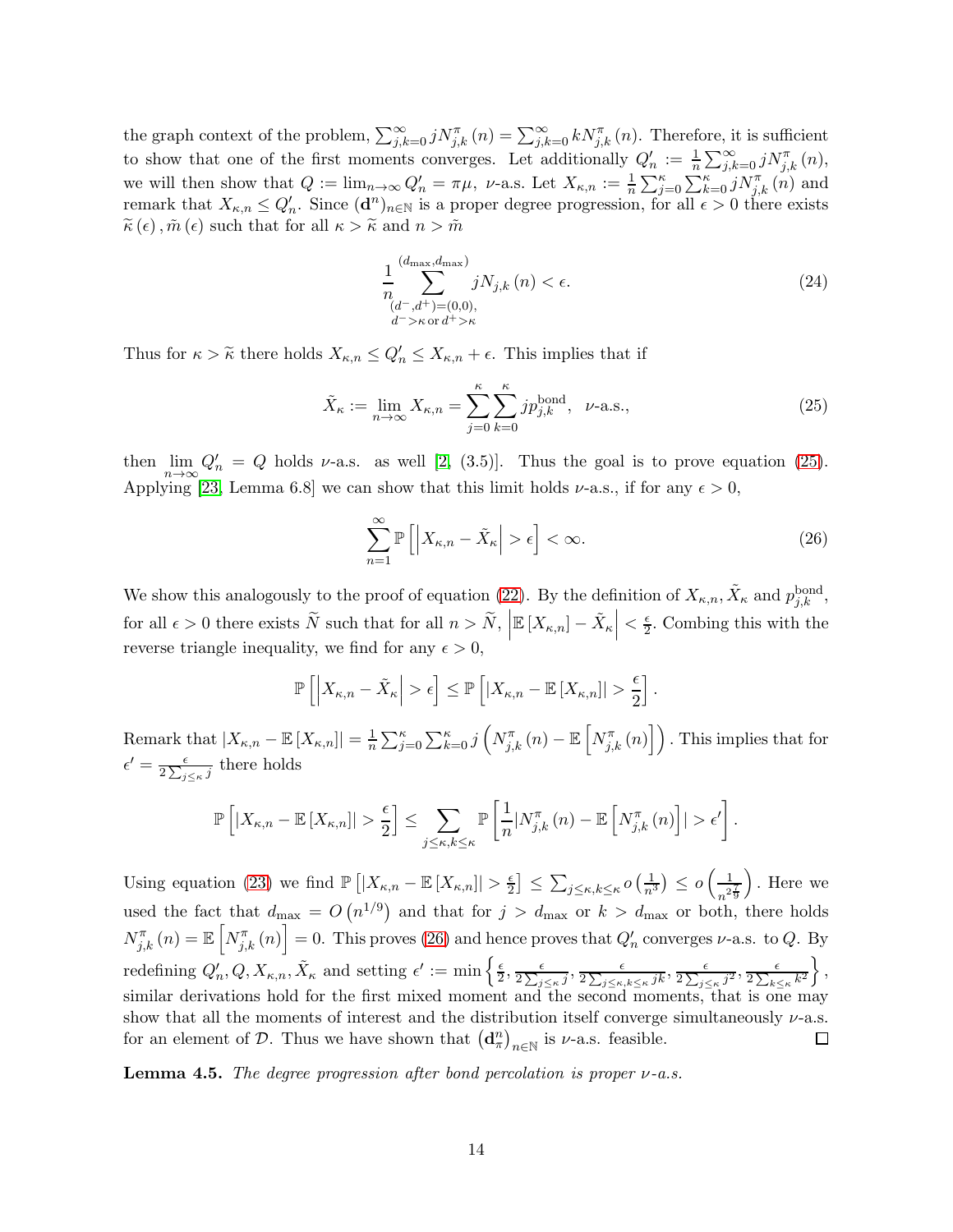*Proof.* The degree progression  $(\mathbf{d}_{\pi}^{n})_{n\in\mathbb{N}}$  is feasible due to Lemma [4.4,](#page-12-0) thus to prove that  $(\mathbf{d}_{\pi}^{n})_{n\in\mathbb{N}}$ is v-a.s. proper according to Definition [3.3,](#page-4-0) it remains to show that for a feasible  $(\mathbf{d}_{\pi}^n)_{n\in\mathbb{N}}\in\mathcal{D}$ : the maximum degree of the percolated degree sequence is bounded  $d_{\max}^{\pi} \leq \frac{n^{1/12}}{\ln n}$  $\frac{a^{1/12}}{\ln n}$  and

$$
\rho^{\pi}(n) := \max \left\{ \frac{\sum_{j,k=0}^{\infty} j^2 k N_{j,k}^{\pi}(n)}{\mu^{\pi} n}, \frac{\sum_{j,k=0}^{\infty} j k^2 N_{j,k}^{\pi}(n)}{\mu^{\pi} n} \right\} = o \left( \frac{n^{1/12}}{\ln n} \right).
$$

As the degree progression before percolation  $(d^n)_{n\in\mathbb{N}}$  is proper, there holds  $d_{\max} \leq \frac{n^{1/12}}{\ln n}$  $\frac{\ln n}{\ln n}$ . Percolation can only decrease the in-degree and the out-degree of a vertex, implying  $d_{\max}^{\pi} \leq d_{\max}$ . Together these observations show that  $d_{\max}^{\pi} \leq \frac{n^{1/12}}{\ln n}$  $\frac{\ln^{1/12}}{\ln n}$  for any  $(\mathbf{d}_{\pi}^n)_{n\in\mathbb{N}} \in D$ . It remains to show  $\rho^{\pi}(n) = o\left(\frac{n^{1/12}}{\ln n}\right)$  $\ln n$ ). Consider the sum  $\sum_{j,k=0}^{\infty} j^2 k N_{j,k}^{\pi}(n)$  (respectively  $\sum_{j,k=0}^{\infty} j k^2 N_{j,k}^{\pi}(n)$ ). Each vertex of degree  $(j, k)$  contributes  $j^2 k$  (or  $jk^2$ ) to the total sum. As the in-degree and the outdegree can only decrease due to percolation, this implies that

$$
\sum_{j,k=0}^{\infty} j^2 k N_{j,k}^{\pi}(n) \leq \sum_{j,k=0}^{\infty} j^2 k N_{j,k}(n) \text{ and } \sum_{j,k=0}^{\infty} j k^2 N_{j,k}^{\pi}(n) \leq \sum_{j,k=0}^{\infty} j k^2 N_{j,k}(n).
$$

Recall that  $\mu^{\pi, \text{bond}} = \pi \mu$  and  $\pi$  is a constant. These observations, together with the fact that  $(\mathbf{d}^n)_{n\in\mathbb{N}}$  is proper, imply that  $\rho^{\pi}(n) \leq \frac{\rho(n)}{\pi} = o\left(\frac{n^{1/12}}{\ln n}\right)$  $ln n$ ). Thus  $(\mathbf{d}_{\pi}^n)_{n\in\mathbb{N}} \in D$  is *v*-a.s. proper.

Let  $E \subset \mathcal{D}$  be the event over which the degree progression is proper. As any element of D is v-a.s. proper, there holds  $\nu(E) = 1$ . For any  $(\mathbf{d}_{\pi}^{n})_{n \in \mathbb{N}} \in E$  we may apply Theorem [3.13](#page-6-0) to a sequence of random multigraphs  $(\tilde{G}_{\mathbf{d}^n}^{\pi})$ arising from uniformly random configurations. Recall that Lemma [4.2](#page-9-4) implies that this is the case for all *n* if we condition on  $\mathbf{D}_{\pi}^{n} = \mathbf{d}_{\pi}^{n}$ . We will now fix  $(\mathbf{d}_{\pi}^n)_{n \in \mathbb{N}} \in E$  and apply Theorem [3.13](#page-6-0) to  $(\tilde{G}_{\mathbf{d}^n}^{\pi})$  $_{n\in\mathbb{N}}$ , distinguishing two cases for  $\pi: \pi < \hat{\pi}^{\text{bond}}$  and  $\pi > \hat{\pi}^{\text{bond}}$ , with  $\hat{\pi}^{\text{bond}} = \frac{\mu}{\mu}$  $\frac{\mu}{\mu_{11}}$ .

Let  $\pi < \hat{\pi}^{\text{bond}}$ . Define  $\mathcal{A}_{\epsilon} (\mathbf{d}_{\pi}^{n})$  to be the set of all multigraphs obeying  $\mathbf{d}_{\pi}^{n}$  for which the largest strongly connected component contains no more than  $\epsilon_1 n$  vertices for any  $\epsilon_1 \in (0, 1)$ . As  $\frac{\mu_{11}^{\pi}}{\mu^{\pi}} = \pi \frac{\mu_{11}}{\mu} < 1$ , Theorem [3.13](#page-6-0) states that for all  $\epsilon_1$ :

$$
\lim_{n \to \infty} \mathbb{P}\left[\tilde{G}_{\mathbf{d}^n}^{\pi} \in \mathcal{A}_{\epsilon_1} \left(\mathbf{d}_{\pi}^n\right) \mid \mathbf{D}_{\pi}^n = \mathbf{d}_{\pi}^n\right] = 1. \tag{27}
$$

Next consider  $\pi > \hat{\pi}^{bond}$ . Define  $\mathcal{B}_{\epsilon}(\mathbf{d}_{\pi}^{n})$  to be the set of all graphs whose largest strongly connected component contains  $\epsilon_2 n$  vertices, with  $\epsilon_2 \in (0,1)$ . Since  $\frac{\mu_{11}^{\pi}}{\mu^{\pi}} = \pi \frac{\mu_{11}}{\mu} > 1$ , Theorem [3.13](#page-6-0) states that there exists a unique  $\epsilon_2 = c^{\text{bond}}$  such that the value of the following limit is nonzero:

$$
\lim_{n \to \infty} \mathbb{P}\left[\tilde{G}_{\mathbf{d}^n}^{\pi} \in \mathcal{B}_{\epsilon_2} \left(\mathbf{d}_{\pi}^n\right) \mid \mathbf{D}_{\pi}^n = \mathbf{d}_{\pi}^n\right] = 1. \tag{28}
$$

Moreover, the theorem determines that  $c^{\text{bond}} := 1 - U_{\pi}^{\text{bond}}(x^*, 1) - U_{\pi}^{\text{bond}}(1, y^*) + U_{\pi}^{\text{bond}}(x^*, y^*),$ where  $x^*, y^* \in (0, 1)$  are the unique solutions of

<span id="page-14-2"></span><span id="page-14-1"></span><span id="page-14-0"></span>
$$
x^* = U_{\pi}^-(x^*),
$$
  
\n
$$
y^* = U_{\pi}^+(y^*),
$$
\n(29)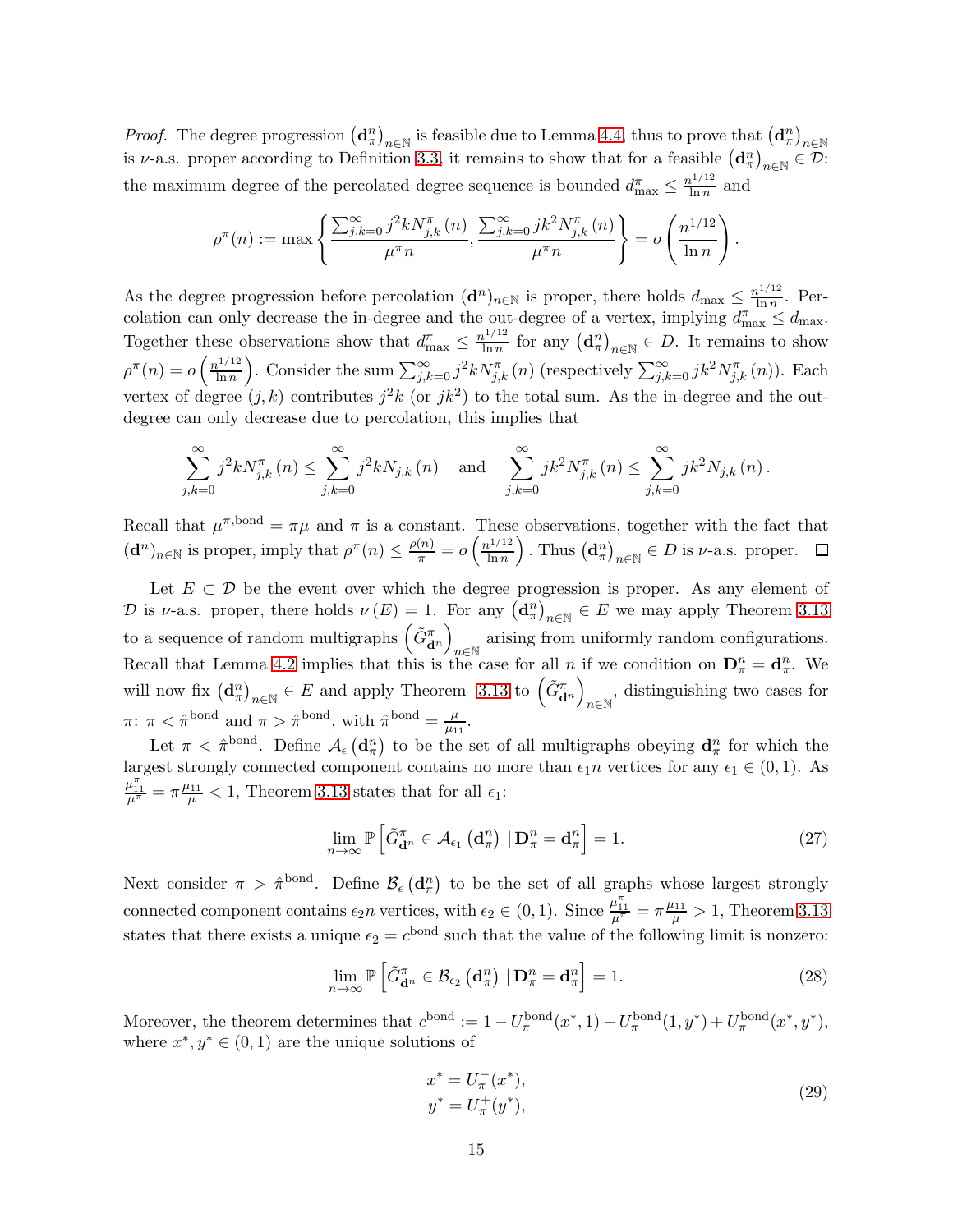and functions  $U_{\pi}^{+}$ ,  $U_{\pi}^{-}$  and  $U_{\pi}^{\text{bond}}$  are as defined in [\(20\)](#page-11-3).

To finalise the proof for Theorems [2.2](#page-2-0) and [2.3,](#page-2-1) we need to supplement Equations [\(28\)](#page-14-0) and [\(27\)](#page-14-1) with two minor observations. First, the theorem is stated for a percolated multigraph progression  $(\tilde{G}_{\mathbf{d}^n}^{\pi})$ without conditioning on the degree progression of the percolated graphs.<br> As  $\nu(E) = 1$ , an analogous argument to that of Fountoulakis [\[2,](#page-22-1) p. 348] is applied to show that:

- If  $\pi < \hat{\pi}^{\text{bond}}$ ,  $\lim_{n \to \infty} \mathbb{P}\left[\tilde{G}_{\mathbf{d}^n}^{\pi} \in \mathcal{A}_{\epsilon}(\mathbf{d}_{\pi}^n)\right] = 1$  for all  $\epsilon \in (0, 1)$ .
- If  $\pi > \hat{\pi}^{\text{bond}}, \lim_{n \to \infty} \mathbb{P}\left[\tilde{G}_{\mathbf{d}^n}^{\pi} \in \mathcal{B}_{c^{\text{bond}}}\left(\mathbf{d}_{\pi}^n\right)\right] = 1$ and  $\lim_{n\to\infty} \mathbb{P}\left[\tilde{G}_{\mathbf{d}^n}^{\pi} \in \mathcal{B}_{\epsilon}(\mathbf{d}_{\pi}^n)\right] = 0$  for all  $\epsilon \in (0,1), \epsilon \neq c^{\text{bond}}$ .

Second, Theorems [2.2](#page-2-0) and [2.3](#page-2-1) make assertions about uniformly random simple graphs instead of random multigraphs. Replace the the graph  $\tilde{G}_{\mathbf{d}^n}$  in Lemma [3.8](#page-5-3) by the graph  $\tilde{G}_{\mathbf{d}^n}^{\pi}$  and condition on the graph to which percolation is applied  $(G_{\mathbf{d}^n})$  being simple. This yields a slightly different variant of the lemma that does not require additional changes to the proof. Now applying this variant of Lemma [3.8](#page-5-3) to the above limits, we deduce an equivalent statement as above for  $G_n^{\pi}$ :

- If  $\pi < \hat{\pi}^{\text{bond}}$ ,  $\lim_{n \to \infty} \mathbb{P}\left[G_n^{\pi} \in \mathcal{A}_{\epsilon}(\mathbf{d}_{\pi}^n)\right] = 1$  for all  $\epsilon \in (0, 1)$ .
- If  $\pi > \hat{\pi}^{\text{bond}}, \lim_{n \to \infty} \mathbb{P}\left[G_n^{\pi} \in \mathcal{B}_{c^{\text{bond}}}\left(\mathbf{d}_{\pi}^{n}\right)\right] = 1$ and  $\lim_{n\to\infty} \mathbb{P}\left[G_n^{\pi} \in \mathcal{B}_{\epsilon}(\mathbf{d}_\pi^n)\right] = 0$  for all  $\epsilon \in (0,1), \epsilon \neq c^{\text{bond}}$ .

completing the proofs of Theorems [2.2](#page-2-0) and [2.3](#page-2-1) for the case of bond percolation.

#### <span id="page-15-0"></span>4.2 Site percolation

The proof of Theorems [2.2](#page-2-0) and [2.3](#page-2-1) for site percolation has a similar structure as that for bond percolation. Hence, we will refer back to Section [4.1](#page-8-1) where applicable. The proof is split into three steps. First, in Section [4.2.1](#page-16-0) we show that applying site percolation to a uniformly random configuration results in another uniformly random configuration if we condition on the degree sequence after percolation. Second, we determine the limit of the expected number of vertices with degree  $(j, k)$  after site percolation, see Section [4.2.2.](#page-17-0) The proof is completed in Section [4.2.3](#page-22-3) by combining the first two steps with the results of Section [4.1.](#page-8-1)

Recall from Section [2](#page-1-2) that deleting a vertex means that we remove all edges adjacent to this vertex. In the setting of the configuration model this implies that all stubs attached to a deleted vertex are removed. Let us denote these stubs by  $(W^{-,r}, W^{+,r})$ . As site percolation removes any edges adjacent to a vertex, the match of any stub in  $(W^{-,r}, W^{+,r})$  will be removed as well. A stub in  $(W^{-,r}, W^{+,r})$  may or may not have its match in the same set, as it might happen that both endpoints of one edge are deleted. Let  $(W^{-,m}, W^{+,m})$  contain all the matches of stubs in  $(W^{-,r}, W^{+,r})$  that are not connected to a deleted vertex. Thus  $W^{-,r} \cup W^{-,m}$  (respectively  $W^{+,r} \cup W^{+,m}$ ) are all in-stubs (out-stubs) removed by site percolation. The stubs that survive percolation are still denoted by  $(W^{-,\pi}, W^{+,\pi})$ . Remark that this implies

<span id="page-15-1"></span>
$$
W^- = W^{-,\pi} \cup W^{-,\,r} \cup W^{-,\,m} \quad \text{and} \quad W^+ = W^{+,\pi} \cup W^{+,\,r} \cup W^{+,\,m}.\tag{30}
$$

These definitions of  $(W^{-,r}, W^{+,r})$  and  $(W^{-,m}, W^{+,m})$  will be used throughout the proof.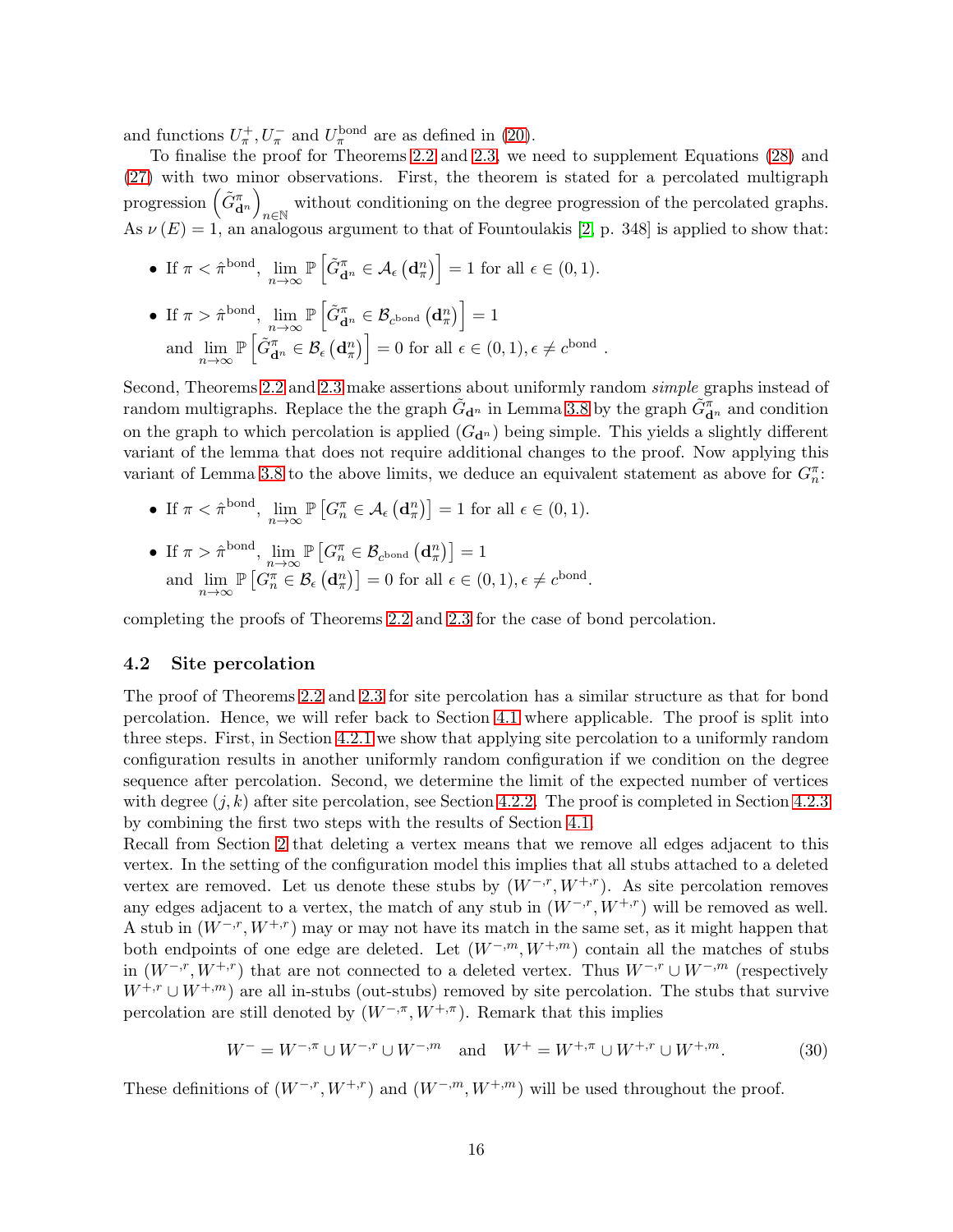#### <span id="page-16-0"></span>4.2.1 A site-percolated configuration is a uniformly random configuration

We show in Lemma [4.6](#page-16-1) that conditional on the stubs that are removed by site percolation, the matching on the surviving stubs is uniformly random. This lemma, in turn, allows us to formulate Lemma [4.7](#page-16-2) stating that conditional on the degree sequence after percolation, there remains a uniformly random configuration.

<span id="page-16-1"></span>**Lemma 4.6.** Apply site percolation to a uniformly random configuration M on  $(W^-, W^+)$ . Conditional on the elements of  $(W^{-,r}, W^{+,r})$  and  $(W^{-,m}, W^{+,m})$ , each configuration on  $(W^{-,\pi}, W^{+,\pi})$ is equally likely.

*Proof.* According to equation [\(30\)](#page-15-1), fixing the elements of  $(W^{-,r}, W^{+,r})$  and  $(W^{-,m}, W^{+,m})$ , uniquely determines the elements of  $(W^{-,\pi}, W^{+,\pi})$ . Choosing the elements of  $(W^{-,r}, W^{+,r})$  and  $(W^{-,m}, W^{+,m})$  furthermore implies that the configuration M is the union of a configuration on  $(W^{-,r} \cup W^{-,m}, W^{+,r} \cup W^{-,m})$  with the one on  $(W^{-,\pi}, W^{+,\pi})$ . As M is a uniformly random configuration obeying this split and the elements of  $(W^{-,\pi}, W^{+,\pi})$  are fixed, the configuration on  $(W^{-,\pi}, W^{+,\pi})$  will be a uniformly random one.

<span id="page-16-2"></span>**Lemma 4.7.** Apply site percolation to a uniformly random configuration on  $(W^-, W^+)$ . Conditional on  $\mathbf{D}_{\pi}^{n} = \mathbf{d}_{\pi}^{n}$ , any configuration on  $\left(W_{\mathbf{d}_{\pi}^{n}}^{-}, W_{\mathbf{d}_{\pi}^{n}}^{+}\right)$  $\big)$  is equally likely.

*Proof.* Define  $l = |W^{-,\pi}|$  and let  $S(\mathbf{d}_{\pi}^{n})$  contain all sets of surviving stubs  $(W^{-,\pi}, W^{+,\pi})$  that induce the degrees sequence  $\mathbf{d}_{\pi}^n$ . Fix a matching  $\mathcal{M}^{\pi}$  of  $\left(W_{\mathbf{d}_{\pi}^n}^-, W_{\mathbf{d}_{\pi}^n}^+\right)$ . Then it holds that

$$
\mathbb{P}\left[\mathcal{M}^{\pi}\middle|\mathbf{D}_{\pi}^{n}=\mathbf{d}_{\pi}^{n}\right]=\sum_{(A,B)\in S(\mathbf{d}_{\pi}^{n})}\mathbb{P}\left[\mathcal{M}^{\pi}\middle|\mathbf{D}_{\pi}^{n}=\mathbf{d}_{\pi}^{n},\left(W^{-,\pi},W^{+,\pi}\right)=(A,B)\right]\times
$$

$$
\mathbb{P}\left[\left(W^{-,\pi},W^{+,\pi}\right)=(A,B)\middle|\mathbf{D}_{\pi}^{n}=\mathbf{d}_{\pi}^{n}\right].
$$

Remark that  $\mathbb{P}\left[\mathcal{M}^{\pi}\big|\mathbf{D}_{\pi}^{n}=\mathbf{d}_{\pi}^{n},(W^{-,\pi},W^{+,\pi})=(A,B)\right] = \mathbb{P}\left[\mathcal{M}^{\pi}\big|(W^{-,\pi},W^{+,\pi})=(A,B)\right]$  as  $(A, B) \in S(\mathbf{d}_{\pi}^n)$  implies that  $(W^{-,\pi}, W^{+,\pi})$  induces degree sequence  $\mathbf{d}_{\pi}^n$ . Using Lemma [4.6](#page-16-1) and the bijection between  $(W^{-,\pi}, W^{+,\pi})$  and  $\left(W^{-}_{\mathbf{d}_{\pi}^{n}}, W^{+}_{\mathbf{d}_{\pi}^{n}}\right)$ we find:

$$
\mathbb{P}\left[\mathcal{M}^{\pi}\big|\big(W^{-,\pi},W^{+,\pi}\big)=(A,B)\right]=\frac{1}{l!}.
$$

Furthermore, combining these observations with

$$
\sum_{(A,B)\in S(\mathbf{d}_{\pi}^n)} \mathbb{P}\left[ \left( W^{-,\pi}, W^{+,\pi} \right) = (A,B) \left| \mathbf{D}_{\pi}^n = \mathbf{d}_{\pi}^n \right] = 1
$$

following from the definition of  $S(\mathbf{d}_{\pi}^n)$ , we obtain

$$
\mathbb{P}\left[\mathcal{M}^{\pi}\big|\mathbf{D}_{\pi}^{n}=\mathbf{d}_{\pi}^{n}\right]=\frac{1}{l!}\sum_{(A,B)\in S(\mathbf{d}_{\pi}^{n})}\mathbb{P}\left[\left(W^{-,\pi},W^{+,\pi}\right)=(A,B)\left|\mathbf{D}_{\pi}^{n}=\mathbf{d}_{\pi}^{n}\right]=\frac{1}{l!},
$$

completing the proof.

 $\Box$ 

 $\Box$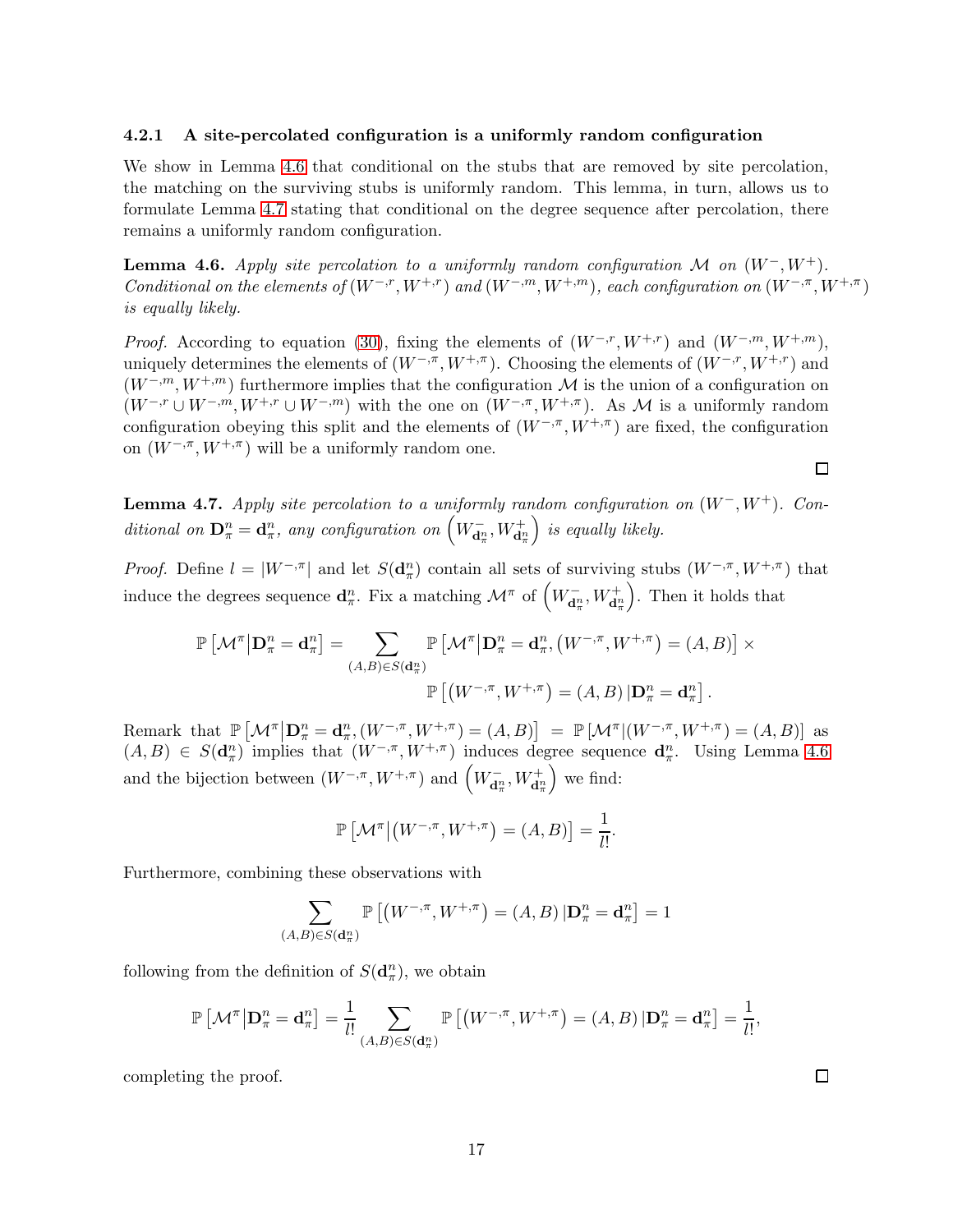#### <span id="page-17-0"></span>4.2.2 The expected number of vertices with degree  $(j, k)$  after site percolation

The next step in the proof of Theorem [2.2](#page-2-0) for site percolation is proving existence of the limit of  $N_{j,k}^{\pi}(n)$  $\frac{k^{(n)}}{n}$  and determining its value,  $p_{j,k}^{\text{site}}$ . Then, given  $p_{j,k}^{\text{site}}$ ,  $\hat{\pi}^{\text{site}}$  is determined and, in Section [4.2.3,](#page-22-3)  $\hat{\pi}^{\text{site}}$  is shown to be the desired threshold for site percolation.

**Lemma 4.8.** Let  $N_{j,k}^{\pi}(n)$  be the number of vertices in the site-percolated graph (or configuration) with in-degree j and out-degree k. The following limit exists

$$
p_{j,k}^{site} := \lim_{n \to \infty} \frac{\mathbb{E}\left[N_{j,k}^{\pi}(n)\right]}{n}, \text{ for } j, k \in \mathbb{N}_0,
$$
\n(31)

and

<span id="page-17-4"></span>
$$
p_{j,k}^{site} = \begin{cases} \pi p_{j,k}^{bond}, & (j,k) \neq (0,0), \\ \pi p_{0,0}^{bond} + 1 - \pi, & (j,k) = (0,0), \end{cases}
$$
(32)

where  $p_{j,k}^{bond}$  is defined in Lemma [4.3.](#page-10-4)

*Proof.* If  $j, k > d_{\text{max}}$  then  $p_{j,k}^{\text{site}} = N_{j,k}^{\pi}(n) = N_{j,k}(n) = 0$ . Consider  $0 \leq j, k \leq d_{\text{max}}$ . Let  $N_{d^-,d^+}^{\pi,r}(n)$  be the number of vertices of degree  $(d^-,d^+)$  before percolation that are not deleted. Thus  $N_{d^-,d^+}(n) - N_{d^-,d^+}^{\pi,r}(n)$  is the number of deleted vertices of degree  $(d^-,d^+)$ . Each vertex is deleted with probability  $1 - \pi$  independently of other vertices, hence:

<span id="page-17-1"></span>
$$
\mathbb{E}\left[N_{d^-,d^+}^{\pi,r}(n)\right] = \pi N_{d^-,d^+}(n)\,,\tag{33}
$$

$$
\mathbb{E}\left[N_{d^-,d^+}\left(n\right)-N_{d^-,d^+}^{\pi,r}\left(n\right)\right] = \left(1-\pi\right)N_{d^-,d^+}\left(n\right). \tag{34}
$$

A deleted vertex will have degree  $(0,0)$  after percolation with probability 1. Let  $P_{j,k}$   $(d^-,d^+)$  be the probability that a non-deleted vertex of degree  $(d^-, d^+)$  has degree  $(j, k)$  after percolation. For  $(j, k) = (0, 0)$  we have

$$
\mathbb{E}\left[N_{0,0}^{\pi}\left(n\right)\right] = \sum_{d^{-}=0}^{d_{\max}} \sum_{d^{+}=0}^{d_{\max}} \left(\left(1-\pi\right)N_{d^{-},d^{+}}\left(n\right) + \pi P_{0,0}\left(d^{-},d^{+}\right)N_{d^{-},d^{+}}\left(n\right)\right),\tag{35}
$$

and otherwise,

<span id="page-17-3"></span><span id="page-17-2"></span>
$$
\mathbb{E}\left[N_{j,k}^{\pi}(n)\right] = \sum_{d=-j}^{d_{\max}} \sum_{d^+ = k}^{d_{\max}} \pi P_{j,k}\left(d^-, d^+\right) N_{d^-,d^+}(n). \tag{36}
$$

Hence we need to derive the expression for  $P_{j,k}$   $(d^-, d^+)$ . Let

$$
s^- := |W^{-,\pi} \cup W^{-,m}|, \ s^+ := |W^{+,\pi} \cup W^{+,m}|, \ r^- := |W^{-,m}|, \ r^+ := |W^{+,m}|.
$$

Note that there must hold  $s^- - r^- = s^+ - r^+$  as  $s^- - r^- = |W^{-, \pi}|$ ,  $s^+ - r^+ = |W^{+, \pi}|$  and the remaining configuration on  $(W^{-,\pi}, W^{+,\pi})$  forms a directed graph. Let  $P_{j,k}$   $(d^-, d^+, s^-, s^+, r^-, r^+)$ denote the probability  $P_{j,k}(d^-,d^+)$  conditional on the values  $s^-, s^+, r^-, r^+$ . We will now determine this conditional probability. Site percolation combines the independent random processes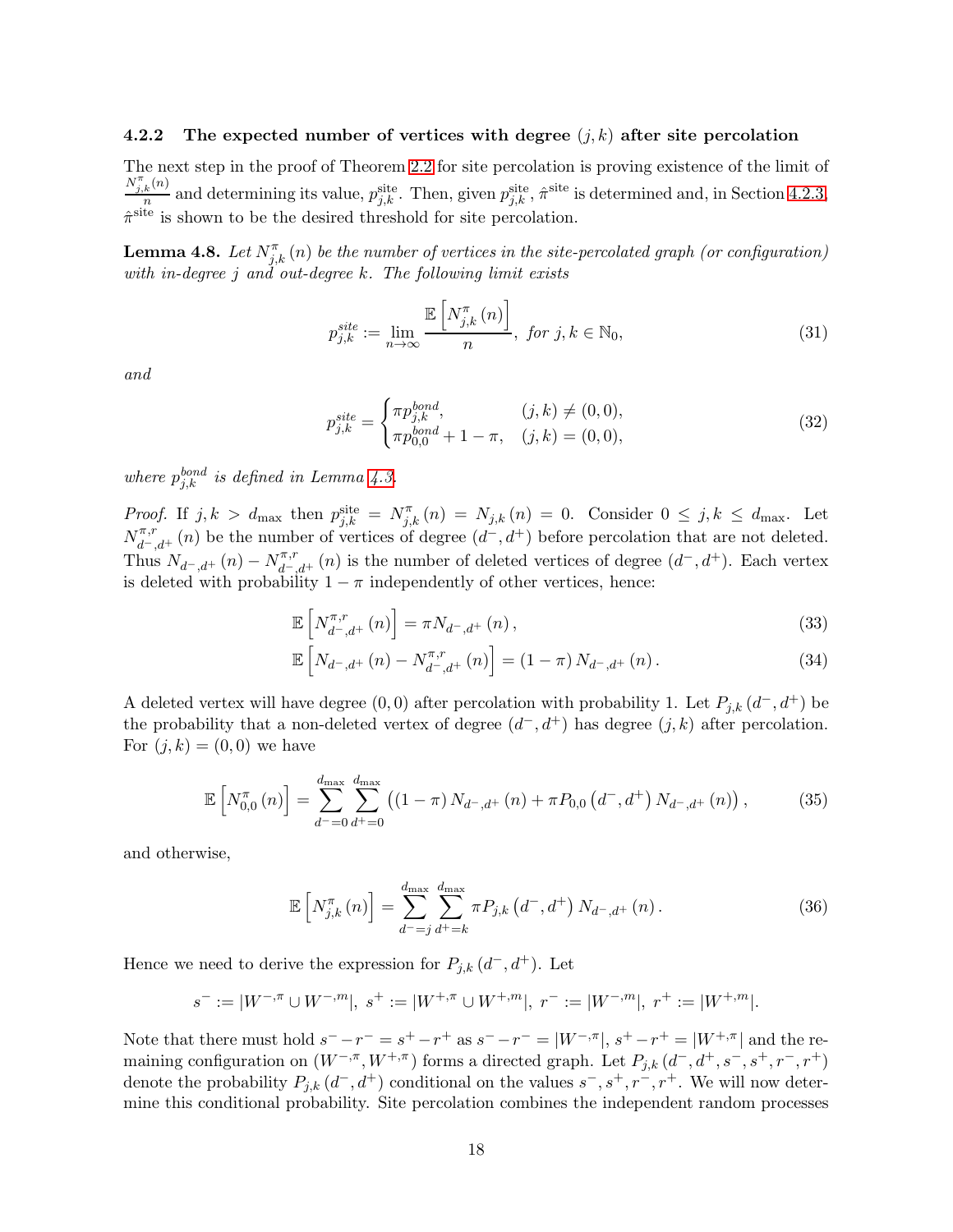of deleting vertices and creating a uniformly random configuration on  $(W^-, W^+)$ . As these processes are independent, we may first determine the elements of  $(W^{-,r}, W^{+,r})$  and then randomly create a configuration on  $(W^-, W^+)$ . Thus conditional on the value r<sup>-</sup> (respectively r<sup>+</sup>), each subset of  $W^- \setminus W^{-,r}(W^+ \setminus W^{+,r})$  of this size is equally likely to be  $W^{-,m}$  (or  $W^{+,m}$ ). This implies that

$$
P_{j,k}\left(d^-,d^+,r^-,r^+,s^-,s^+\right) = \binom{d^-}{d^--j}\binom{d^+}{d^+-k}\frac{\binom{s^--d^-}{r^--d^--j}}{\binom{s^-}{r^-}}\frac{\binom{s^+-d^+}{r^+-d^++k}}{\binom{s^+}{r^+}}.\tag{37}
$$

To approximate this probability we formulate the following propositions that show that with high probability  $s^-, s^+$  remains in some bounded interval  $I'_n$  and  $r^-, r^+$  in  $I_n$ .

<span id="page-18-1"></span>**Proposition 4.9.** Let  $I'_n := [m\pi - n^{2/3} \ln n, m\pi + n^{2/3} \ln n]$ . There holds

$$
\mathbb{P}\left[s^-, s^+ \in I'_n\right] = 1 - e^{-\Omega\left(\ln^2 n\right)}
$$

 $for\,\, both\,\, s^-\,\, and\,\, s^+\,\, separately.$ 

*Proof.* By using equation [\(33\)](#page-17-1), we obtain:  $\mathbb{E}[s^{-}] = \sum_{d=-0}^{d_{\text{max}}} \sum_{d^{+}=0}^{d_{\text{max}}} \pi d^{-} N_{d^{-},d^{+}}(n) = m\pi$  and  $\mathbb{E}[s^+] = \sum_{d^+=0}^{d_{\text{max}}} \sum_{d^+=0}^{d_{\text{max}}} \pi d^+ N_{d^-,d^+}(n) = m\pi$ . Using  $d_{\text{max}} \leq n^{1/9}$  and Hoeffding's inequality we also find that:

$$
\mathbb{P}\left[\left|s^{-}-\mathbb{E}\left[s^{-}\right]\right|>n^{2/3}\ln n\right]\leq e^{-\Omega\left(\ln^{2}n\right)}\text{ and }\mathbb{P}\left[\left|s^{+}-\mathbb{E}\left[s^{+}\right]\right|>n^{2/3}\ln n\right]\leq e^{-\Omega\left(\ln^{2}n\right)},\tag{38}
$$

<span id="page-18-0"></span> $\Box$ 

proving the claim.

<span id="page-18-2"></span>**Proposition 4.10.** Let  $I_n := [m\pi(1-\pi) - n^{2/3} \ln^2 n, m\pi(1-\pi) + n^{2/3} \ln n^2]$ . There holds

$$
\mathbb{P}\left[r^{+}, r^{-} \in I_n \mid s^{-}, s^{+} \in I'_n\right] = 1 - e^{-\Omega\left(\ln^2 n\right)}
$$

for both  $r^+$  and  $r^-$  separately.

*Proof.* We present the proof for  $r^-$ . The proof for  $r^+$  is identical to the one for  $r^-$  up to switching the roles of in-stubs and out-stubs. Since we consider a uniformly random configuration on  $(W^-, W^+)$ , the probability that any in-stub is matched to an out-stub in  $W^{+,r}$  is  $\frac{m-s^+}{m}$  $(1 - \pi) (1 + \mathcal{O}(n^{-1/3} \ln n))$  as  $s^-, s^+ \in I'_n$ . Since  $r^-$  equals the number of in-stubs in  $W^- \setminus W^{-,r}$ with a match in  $W^{+,r}$ , this implies that

$$
\mathbb{E}\left[r^{-}\right] = s^{-\frac{m-s^{+}}{m}} = m\pi \left(1-\pi\right) \left(1 + \mathcal{O}\left(n^{2/3} \ln n\right)\right).
$$

To complete the proof, we will now show that

$$
\mathbb{P}\left[|r^- - \mathbb{E}\left[r^-\right]| > n^{2/3} \ln^2 n\right] \leq e^{-\Omega\left(\ln^2 n\right)}.
$$

This is realised by applying Theorem [3.15](#page-7-2) to the space of configurations on  $(W^-, W^+)$  with the symmetric difference as the metric. The value of  $r^-$  plays the role of the function f. To partition this space, we order the in-stubs of  $W^-$ . Define an *i*-prefix to be the first *i* in-stubs together with their match. An element of the partition  $\mathcal{P}_k$  consists of all configurations with the same k-prefix for all  $k \in \{0, 1, \ldots, m\}$ . For any  $A, B \in \mathcal{P}_k$  such that  $A, B \subset C \in \mathcal{P}_{k-1}$  a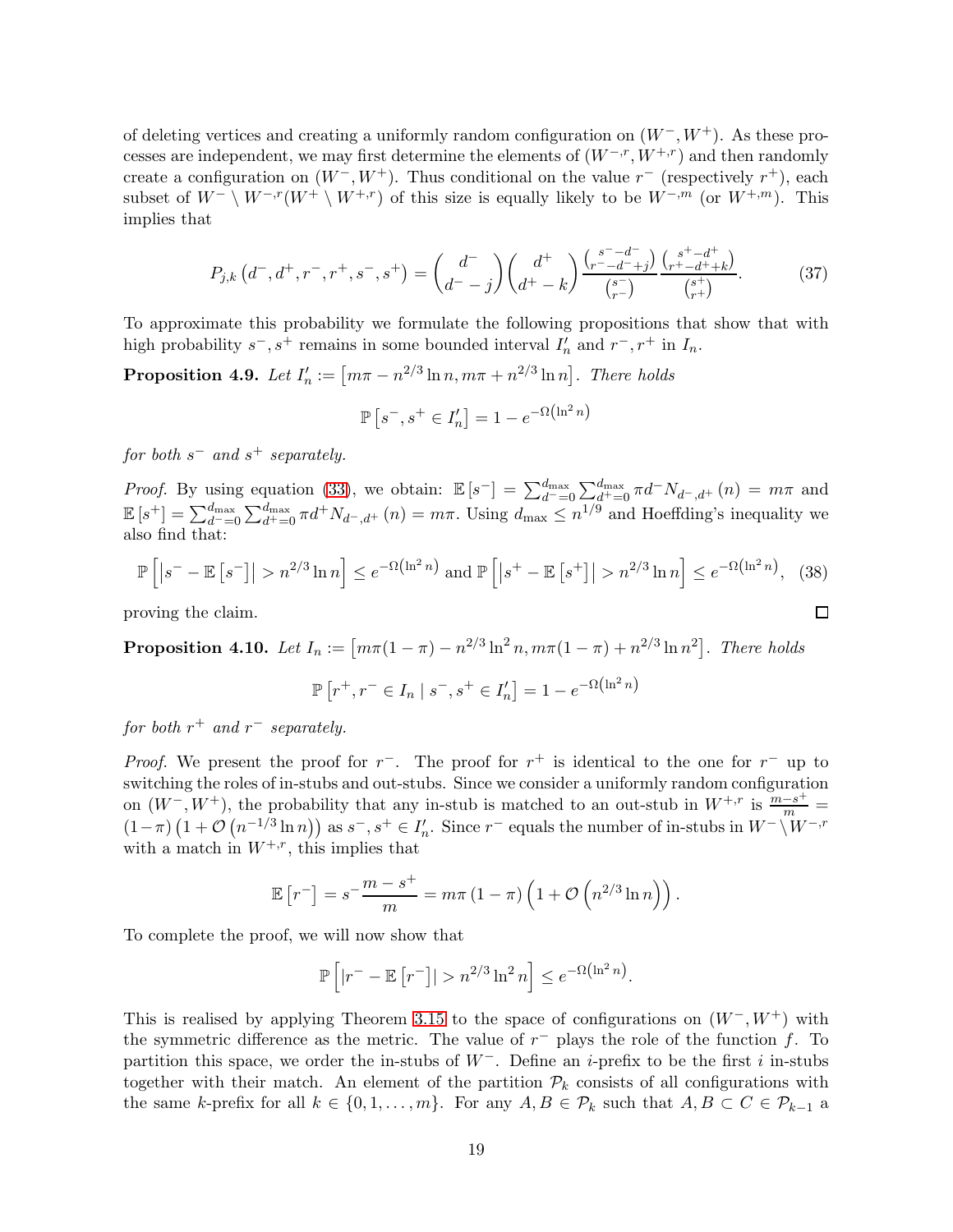bijection  $\phi: A \to B$  can be defined. Denote the  $k^{\text{th}}$  pair of a configuration in A by  $(x, y_A)$  and the k<sup>th</sup> pair of a configuration in B by  $(x, y_B)$ . Then  $\phi$  maps  $\mathcal{M} \in A$  to the configuration in B with  $(x, y_A)$  replaced by  $(x, y_B)$  and with  $y_A$  the match of the in-stub in M matched to  $y_B$ . By definition of  $\phi$  it follows that  $c_k := |\mathcal{M} - \phi(\mathcal{M})| = 4$  for all  $k \in \{1, 2, ..., m\}$ . As the value of  $r^{-}$ changes by at most the symmetric difference of the two matchings, Theorem [3.15](#page-7-2) states that:

$$
\mathbb{P}\left[|r^{-} - \mathbb{E}\left[r^{-}\right]| > n^{2/3} \ln^2 n\right] \le 2 \exp\left(\frac{n^{4/3} \ln^2 n}{2m}\right) = e^{-\Omega\left(\ln^2 n\right)},
$$

as  $m \leq nd_{\text{max}} \leq n^{10/9}$ .

For  $r^-, r^+ \in I_n$  and  $s^-, s^+ \in I'_n$  there holds uniformly:

$$
\begin{pmatrix} d \\ d-i \end{pmatrix} \frac{\binom{s-d}{r-d+i}}{\binom{s}{r}} = \binom{d}{d-i} \left(1 - \pi\right)^{d-i} \pi^i \left(1 + \mathcal{O}\left(\frac{\ln^2 n}{n^{1/3}}\right)\right).
$$

Plugging this equation into [\(37\)](#page-18-0) yields that

$$
P_{j,k}(d^-,d^+,r^-,r^+,s^-,s^+) = {d^-\choose d^--j}{d^+\choose d^+-k}\pi^{j+k}(1-\pi)^{d^-+d^+-j-k}\left(1+\mathcal{O}\left(\frac{\ln^2 n}{n^{1/3}}\right)\right),
$$

holds uniformly for all  $s^-, s^+ \in I_n'$  and  $r^-, r^+ \in I_n$ . However we cannot yet determine this probability if at least one of the following conditions is violated:  $s^-, s^+ \in I_n'$ , or  $r^-, r^+ \in$  $I_n$ . We show that such violations are unlikely, that is, instead of bounding the probability  $\mathbb{P}\left[s^{-} \notin I_{n}' \vee s^{+} \notin I_{n}' \vee r^{-} \notin I_{n} \vee r^{+} \notin I_{n}\right]$ , we add a condition on  $N_{d^-,d^+}^{\pi,r}(n)$ , allowing us to bound the value of  $\mathbb{E}\left[N_{j,k}^{\pi}(n)\right]$ . Theorem [3.14](#page-6-2) implies that

$$
\mathbb{P}\left[N_{d^-,d^+}^{\pi,r}(n) - \mathbb{E}\left[N_{d^+,d^-}^{\pi,r}(n)\right]\right| > \sqrt{n}\ln n\right] < e^{-\Omega\left(\ln^2 n\right)}.\tag{39}
$$

In combination with equation [\(33\)](#page-17-1) this implies that

$$
N_{d^-,d^+}^{\pi,r}(n) \in I''_n(d^-,d^+) := \left[\max\left\{\pi N_{d^-,d^+}(n) - \sqrt{n}\ln n,0\right\},\pi N_{d^-,d^+}(n) + \sqrt{n}\ln n\right],
$$

with probability  $1 - e^{-\Omega(\ln^2 n)}$ . Combining this with Propositions [4.9](#page-18-1) and [4.10](#page-18-2) gives:

$$
\mathbb{P}\left[s^{-} \notin I'_{n} \vee s^{+} \notin I'_{n} \vee r^{-} \notin I_{n} \vee \notin I_{n} \vee M_{d^{-},d^{+}}^{\pi,r}(n) \notin I''_{n}(d^{-},d^{+})\right] \leq \mathbb{P}\left[s^{-} \notin I'_{n}\right] + \mathbb{P}\left[s^{+} \notin I'_{n}\right] + \mathbb{P}\left[r^{-} \notin I_{n}\right] + \mathbb{P}\left[r^{+} \notin I_{n}\right] + \mathbb{P}\left[N_{d^{-},d^{+}}^{\pi,r}(n) \notin I''_{n}(d^{-},d^{+})\right] = o\left(\frac{1}{n^{3}}\right) + \mathbb{P}\left[r^{-} \notin I_{n}\right] + \mathbb{P}\left[r^{+} \notin I_{n}\right].
$$

By the law of total probability:

$$
\mathbb{P}\left[r^{-} \notin I_{n}\right] = \mathbb{P}\left[r^{-} \notin I_{n} \mid s^{-} \in I'_{n}, s^{+} \in I'_{n}\right] \mathbb{P}\left[s^{-} \in I'_{n}, s^{+} \in I'_{n}\right] +
$$

$$
\mathbb{P}\left[r^{-} \notin I_{n} \mid s^{-} \notin I'_{n}, s^{+} \in I'_{n}\right] \mathbb{P}\left[s^{-} \notin I'_{n}, s^{+} \in I'_{n}\right] +
$$

$$
\mathbb{P}\left[r^{-} \notin I_{n} \mid s^{-} \in I'_{n}, s^{+} \notin I'_{n}\right] \mathbb{P}\left[s^{-} \in I'_{n}, s^{+} \notin I'_{n}\right] +
$$

$$
\mathbb{P}\left[r^{-} \notin I_{n} \mid s^{-} \notin I'_{n}, s^{+} \notin I'_{n}\right] \mathbb{P}\left[s^{-} \notin I'_{n}, s^{+} \notin I'_{n}\right] = o\left(n^{-3}\right).
$$

<span id="page-19-0"></span> $\Box$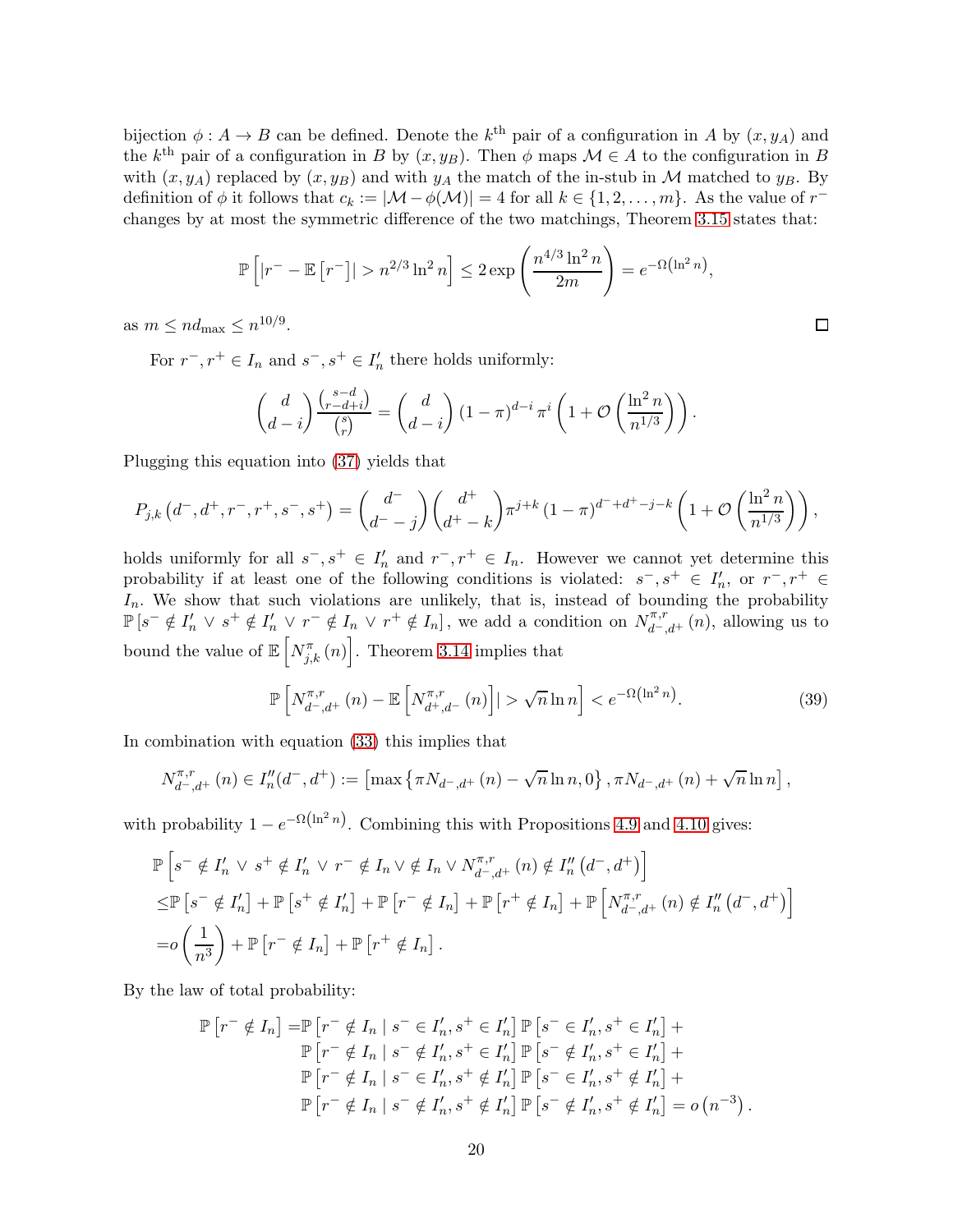In a similar fashion, it is shown that  $\mathbb{P}[r^+ \notin I_n] = o(n^{-3})$ . Thus there holds

$$
\mathbb{P}\left[s^{-} \notin I_{n}' \vee s^{+} \notin I_{n}' \vee r^{-} \notin I_{n} \vee r^{+} \notin I_{n} \vee N_{d^{-},d^{+}}^{\pi,r}(n) \notin I_{n}''\left(d^{-},d^{+}\right)\right] = o\left(n^{-3}\right). \tag{40}
$$

This allows us to determine a lower and upper bound for the value  $\mathbb{E}\left[N^{\pi}_{j,k}(n)\right]$ . Since  $N^{\pi,r}_{d^-,d^+}(n) \leq$  $N_{d^-,d^+}(n)$  and  $(\mathbf{d}^n)_{n\in\mathbb{N}}$  is proper, for all  $\epsilon>0$  there exist  $\kappa(\epsilon)$  and  $\tilde{N}(\epsilon)$  such that for all  $n>N$ :

<span id="page-20-1"></span><span id="page-20-0"></span>
$$
\sum_{\substack{(d^-,d^+)=(0,0)\\d^-\geq \kappa+1 \text{ or } d^+\geq \kappa+1}}^{(d_{\text{max}},d_{\text{max}})} P_{j,k}\left(d^-,d^+\right)N_{d^-,d^+}^{\pi,r}\left(n\right) \leq \sum_{\substack{(d^-,d^+)=(0,0)\\d^-\geq \kappa+1 \text{ or } d^+\geq \kappa+1}}^{(d_{\text{max}},d_{\text{max}})} N_{d^-,d^+}\left(n\right) \leq \epsilon n. \tag{41}
$$

In combination with equation [\(36\)](#page-17-2) this implies for  $(j, k) \neq (0, 0)$ 

$$
\sum_{\substack{d^+ = j, \\ d^+ = k}}^{\kappa} P_{j,k} \left( d^-, d^+ \right) N_{d^-,d^+}^{\pi,r} (n) \leq \mathbb{E} \left[ N_{j,k}^{\pi} \left( n \right) \right] \leq \sum_{\substack{d^+ = j, \\ d^+ = k}}^{\kappa} P_{j,k} \left( d^-, d^+ \right) N_{d^-,d^+}^{\pi,r} (n) + \epsilon n. \tag{42}
$$

Using equation [\(40\)](#page-20-0) on the left-hand side of the above equation we find

$$
\mathbb{E}\left[N_{j,k}^{\pi}(n)\right] \geq \sum_{\substack{d^-=j, \\ d^+=k}}^{\kappa} \sum_{\substack{\tilde{r}^-=l_n', \\ \tilde{r}^+=l_n' \\ \tilde{r}^+=l_n'}} \sum_{\substack{\tilde{s}^-=l_n, \\ \tilde{s}^+=l_n \\ \tilde{s}^+=l_n'}} \sum_{\tilde{d}_{d^-,d^+}\in I_n''(d^-,d^+)} \tilde{d}_{d^-,d^+} P_{j,k}\left(d^-,d^+,\tilde{r}^-,\tilde{r}^+,\tilde{s}^-,\tilde{s}^+\right) \\
\times \mathbb{P}\left[r^-=\tilde{r}^-,\tilde{r}^+=\tilde{r}^+,s^-=\tilde{s}^-,s^+=\tilde{s}^+,N_{d^-,d^+}^{\pi,r}(n)=\tilde{d}_{d^-,d^+}\right] + o\left(\frac{1}{n^2}\right).
$$

As equation [\(39\)](#page-19-0) implies that

$$
\sum_{\tilde{d}_{d^-,d^+}\in I''_n(d^-,d^+)}\tilde{d}_{d^-,d^+}\mathbb{P}\left[N_{d^-,d^+}^{\pi,r}(n)=\tilde{d}_{d^-,d^+}\right]=\mathbb{E}\left[N_{d^-,d^+}^{\pi,r}(n)\right]+o\left(\frac{1}{n^2}\right),
$$

we obtain the lower bound:

$$
\mathbb{E}\left[N_{j,k}^{\pi}(n)\right] \geq o\left(\frac{1}{n^2}\right) + \pi \sum_{d^-=j}^{\kappa} \sum_{d^+=k}^{\kappa} N_{d^-,d^+}(n) \binom{d^-}{d^--j} \binom{d^+}{d^+-k} \times
$$

$$
\pi^{j+k} \left(1-\pi\right)^{d^-+d^+-j-k} \left(1+\mathcal{O}\left(\frac{\ln^2 n}{n^{1/3}}\right)\right).
$$

In a similar fashion, using the right-hand side of equation [\(42\)](#page-20-1), gives the upper bound:

<span id="page-20-2"></span>
$$
\mathbb{E}\left[N_{j,k}^{\pi}(n)\right] \leq \epsilon n + o\left(\frac{1}{n^2}\right) + \pi \sum_{d^-=j}^{\kappa} \sum_{d^+=k}^{\kappa} N_{d^-,d^+}(n) \binom{d^+}{d^--j} \binom{d^+}{d^+-k} \times
$$

$$
\pi^{j+k} \left(1-\pi\right)^{d^-+d^+-j-k} \left(1+\mathcal{O}\left(\frac{\ln^2 n}{n^{1/3}}\right)\right).
$$

Combining the upper and lower bounds together proves convergence of the limit for  $j, k > 0$ :

$$
p_{j,k}^{\text{site}} := \lim_{n \to \infty} \frac{\mathbb{E}\left[N_{j,k}^{\pi}(n)\right]}{n} = \pi \sum_{d^-=j}^{\infty} \sum_{d^+=k}^{\infty} p_{d^-,d^+}\binom{d^-}{j}\binom{d^+}{k} \pi^{j+k} \left(1-\pi\right)^{d^--j+d^+-k}.
$$
 (43)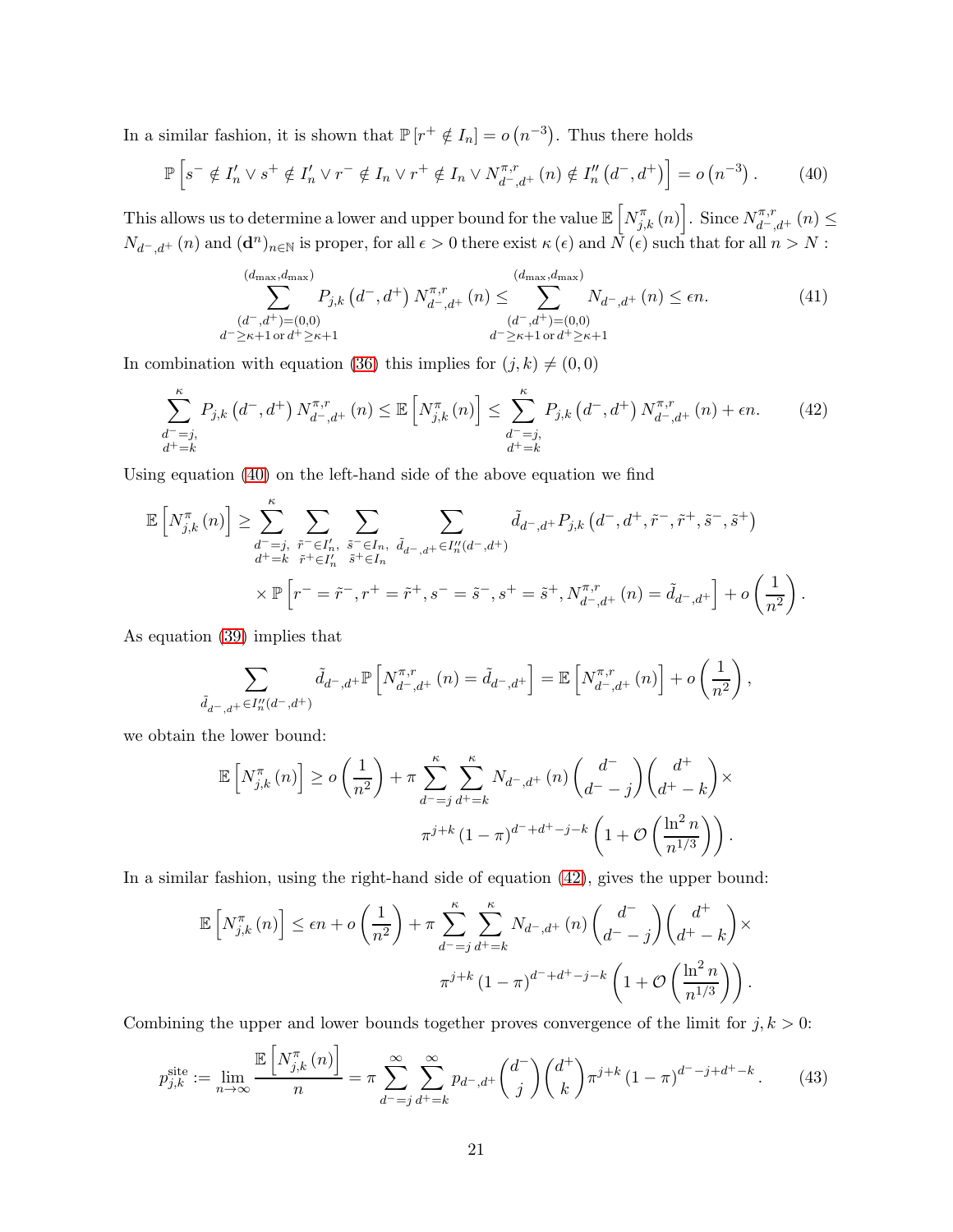For  $(j, k) = (0, 0)$ , we need to use equation [\(35\)](#page-17-3) instead of equation [\(36\)](#page-17-2). Since  $N_{d^-, d^+}^{\pi, r}(n) \le$  $N_{d^-,d^+}(n)$  and  $(\mathbf{d}^n)_{n\in\mathbb{N}}$  is proper, for all  $\epsilon>0$  there exist  $\kappa(\epsilon)$  and  $N(\epsilon)$  such that for all  $n>N$ :

$$
\sum_{\substack{(d^-,d^+)=(0,0)\\d^-\geq \kappa+1 \text{ or } d^+\geq \kappa+1}}^{(d_{\text{max}},d_{\text{max}})} \left(N_{d^-,d^+}(n) - N_{d^-,d^+}^{\pi,r}(n)\right) \leq \sum_{\substack{(d^-,d^+)=(0,0)\\d^-\geq \kappa+1 \text{ or } d^+\geq \kappa+1}}^{(d_{\text{max}},d_{\text{max}})} N_{d^-,d^+}(n) \leq \epsilon n.
$$

Thus the equivalent of [\(42\)](#page-20-1) for  $(j, k) = (0, 0)$  becomes:

$$
\sum_{d^{-}=0}^{\kappa} \sum_{d^{+}=0}^{\kappa} \left[ \left( N_{d^{-},d^{+}}\left( n\right) - N_{d^{-},d^{+}}^{\pi,r}\left( n\right) \right) + P_{0,0} \left( d^{-},d^{+} \right) N_{d^{-},d^{+}}^{\pi,r}\left( n\right) \right] \leq \mathbb{E} \left[ N_{0,0}^{\pi}\left( n\right) \right] \leq
$$
  

$$
\sum_{d^{-}=0}^{\kappa} \sum_{d^{+}=0}^{\kappa} \left[ \left( N_{d^{-},d^{+}}\left( n\right) - N_{d^{-},d^{+}}^{\pi,r}\left( n\right) \right) + P_{0,0} \left( d^{-},d^{+} \right) N_{d^{-},d^{+}}^{\pi,r}\left( n\right) \right] + 2\epsilon n,
$$

and the analogous argument as for  $(j, k) \neq (0, 0)$  is applied to obtain:

$$
\lim_{n \to \infty} \frac{\mathbb{E}\left[N_{0,0}^{\pi}(n)\right]}{n} = (1 - \pi) + \pi \sum_{\substack{d^- = j, \\ d^+ = k}}^{\infty} p_{d^-,d^+} \binom{d^-}{j} \binom{d^+}{k} \pi^{j+k} \left(1 - \pi\right)^{d^--j+d^+-k} = p_{0,0}^{\text{site}}.\tag{44}
$$

Comparing equations  $(43)$  and  $(44)$  with equation  $(13)$  we obtain equation  $(32)$ .

<span id="page-21-1"></span><span id="page-21-0"></span>
$$
\Box
$$

Analysing equation [\(32\)](#page-17-4), we can see that  $p_{j,k}^{\text{site}}$  is correctly normalised and has moments:

$$
\mu^{\pi,\text{site}} := \mu_{10}^{\pi,\text{site}} = \mu_{01}^{\pi,\text{site}} = \pi \mu^{\pi,\text{bond}} = \pi^2 \mu \quad \text{and} \quad \mu_{11}^{\pi,\text{site}} = \pi \mu_{11}^{\pi,\text{bond}} = \pi^3 \mu_{11}. \tag{45}
$$

Additionally, the generating function  $U^{\text{site}}_{\pi}(x, y)$  for  $p^{\text{site}}_{j,k}$  is given by

$$
U_{\pi}^{\text{site}}(x, y) := 1 - \pi + \pi U(1 - \pi + \pi x, 1 - \pi + \pi y), \tag{46}
$$

and auxiliary functions  $U^+_\pi, U^-_\pi$  are the same as in equation [\(20\)](#page-11-3). It is left to determine  $\hat{\pi}^{\text{site}}$ . If applicable, Theorem [3.13](#page-6-0) states that the percolation threshold is such  $\pi = \hat{\pi}^{\text{site}}$  that  $\sum_{j,k=0}^{\infty} jkp_{j,k}^{\text{site}} = \sum_{j,k=0}^{\infty} jp_{j,k}^{\text{site}}$ . Combing this with equation [\(45\)](#page-21-1) we find that the percolation thresholds for site and bond percolation are equal:

$$
\hat{\pi}^{\text{site}} = \frac{\mu}{\mu_{11}} = \hat{\pi}^{\text{bond}}.
$$

This can be explained by noting that the expected degree distribution after site percolation is a rescaled version of the degree distribution after bond percolation, expect for  $(0, 0)$ . Hence one expects the GSCC to appear under the same conditions. However, the GSCC after site percolation is expected to contain fewer vertices, because the probability to find an isolated vertex is larger.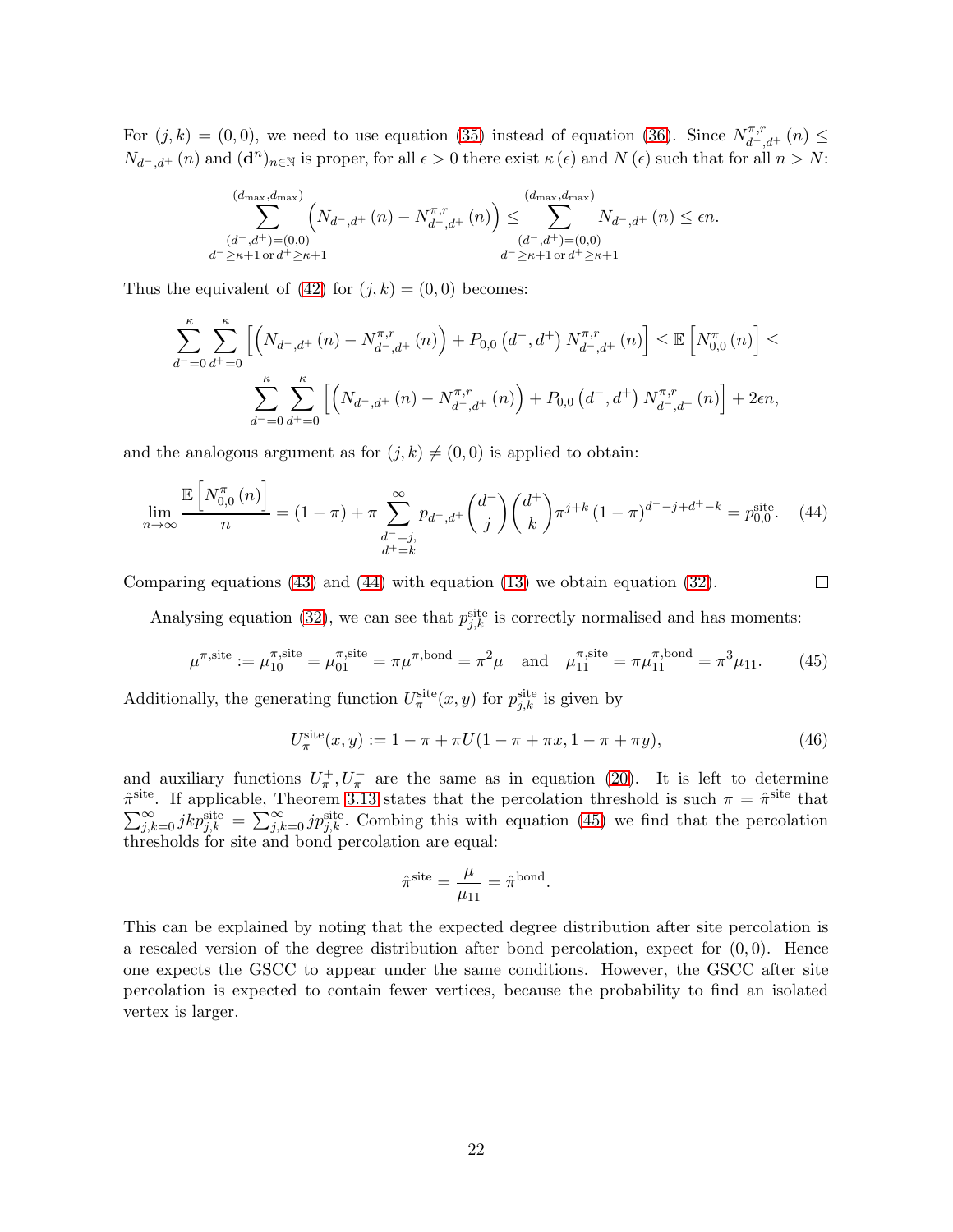## <span id="page-22-3"></span>4.2.3 Determining  $\pi_c^{\rm site}$  and  $c^{\rm site}$

To finalise the proof of Theorems [2.2](#page-2-0) and [2.3](#page-2-1) for site percolation, it remains to show that  $\pi_c^{\text{site}} = \hat{\pi}^{\text{site}}$  and to determine  $c^{\text{site}}$ . This is done analogously to the proof for bond percolation in Section [4.1.3.](#page-11-0) Because of the similarity between these proofs, we only explain the changes that are made in Section [4.1.3](#page-11-0) to convert it into the proof for site percolation.

First, we need to replace  $p_{j,k}^{\text{bond}}$  with  $p_{j,k}^{\text{site}}$ . Lemma [4.7](#page-16-2) proves the equivalent statement for site percolation as Lemma [4.2](#page-9-4) for bond percolation, therefore substituting this lemma in Section [4.1.3](#page-11-0) will suffice. However, equation [\(26\)](#page-13-2) requires a different proof. Conditional on a certain realisation of  $(W^{-,r}, W^{+,r})$  and the values  $s^-, s^+ \in I_n^{\prime}, r^-, r^+ \in I_n$ , the value of  $N_{j,k}^{\pi}(n)$  is determined by the random choice of  $(W^{-,m}, W^{+,m})$ . By changing one element of  $(\tilde{W}^{-,m}, W^{+,m})$  the value of  $N_{j,k}^{\pi}(n)$  changes by at most 2. Thus Corollary [3.16](#page-7-0) can be applied to obtain:

$$
\mathbb{P}\left[\left|N_{j,k}^{\pi}\left(n\right)-\mathbb{E}\left[N_{j,k}^{\pi}\left(n\right)\right]\right|>\sqrt{n}\ln^{2}n\mid s^{-},s^{+},r^{-},r^{+},\left(W^{-,r},W^{+,r}\right)\right]\right.\leq2\exp\left(\frac{n\ln^{2}n}{\left(m(1-\pi)\pi+n^{2/3}\ln^{2}n\right)}\right)=e^{-\Omega\left(\ln^{2}n\right)}.
$$

Using Propositions [4.9](#page-18-1) and [4.10,](#page-18-2) it follows that

$$
\mathbb{P}\left[\left|N_{j,k}^{\pi}\left(n\right)-\mathbb{E}\left[N_{j,k}^{\pi}\left(n\right)\right]\right|>\sqrt{n}\ln^{2}n\right]=o\left(\frac{1}{n^{3}}\right),
$$

and, since  $\kappa$  is bounded, this completes the proof of equation [\(26\)](#page-13-2).

The last change, is related to the fact that Theorem [3.13](#page-6-0) is now applied to a proper degree progression with  $p_{j,k}^{\text{site}}$  as degree distribution instead of  $p_{j,k}^{\text{bond}}$ . In Section [4.2.2](#page-17-0) we found that  $\hat{\pi}^{\text{site}} = \frac{\mu}{\mu_1}$  $\frac{\mu}{\mu_{11}}$ , and as in the case of bond percolation, we have  $U^+_\pi(0), U^-_\pi(0) > 0$  for  $0 < \pi < 1$ , which fulfils the last prerequisites for Theorem [3.13.](#page-6-0) Furthermore, in analogy to calculations in Section [4.1.3,](#page-11-0) we choose  $x^*$ ,  $y^*$  to be the solution of equation [\(29\)](#page-14-2) to find that:

$$
c^{\text{site}} := 1 - U^{\text{site}}_{\pi}(x^*, 1) - U^{\text{site}}_{\pi}(1, y^*) + U^{\text{site}}_{\pi}(x^*, y^*) = \pi c^{\text{bond}}.
$$

which completes the proof of Theorems [2.2](#page-2-0) and [2.3](#page-2-1) for site percolation.

## Acknowledgments

The authors are grateful to Rik Versendaal for corrections and improvements to earlier drafts.

### <span id="page-22-0"></span>References

- <span id="page-22-1"></span>[1] Béla Bollobás and Oliver Riordan. *Percolation*. Cambridge University Press, Cambridge, 2006.
- [2] Nikolaos Fountoulakis. Percolation on sparse random graphs with given degree sequence. Internet Mathematics, 4(4):329–356, 2007.
- <span id="page-22-2"></span>[3] Richard Durrett. Random graph dynamics. Cambridge University Press, Cambridge, 2007.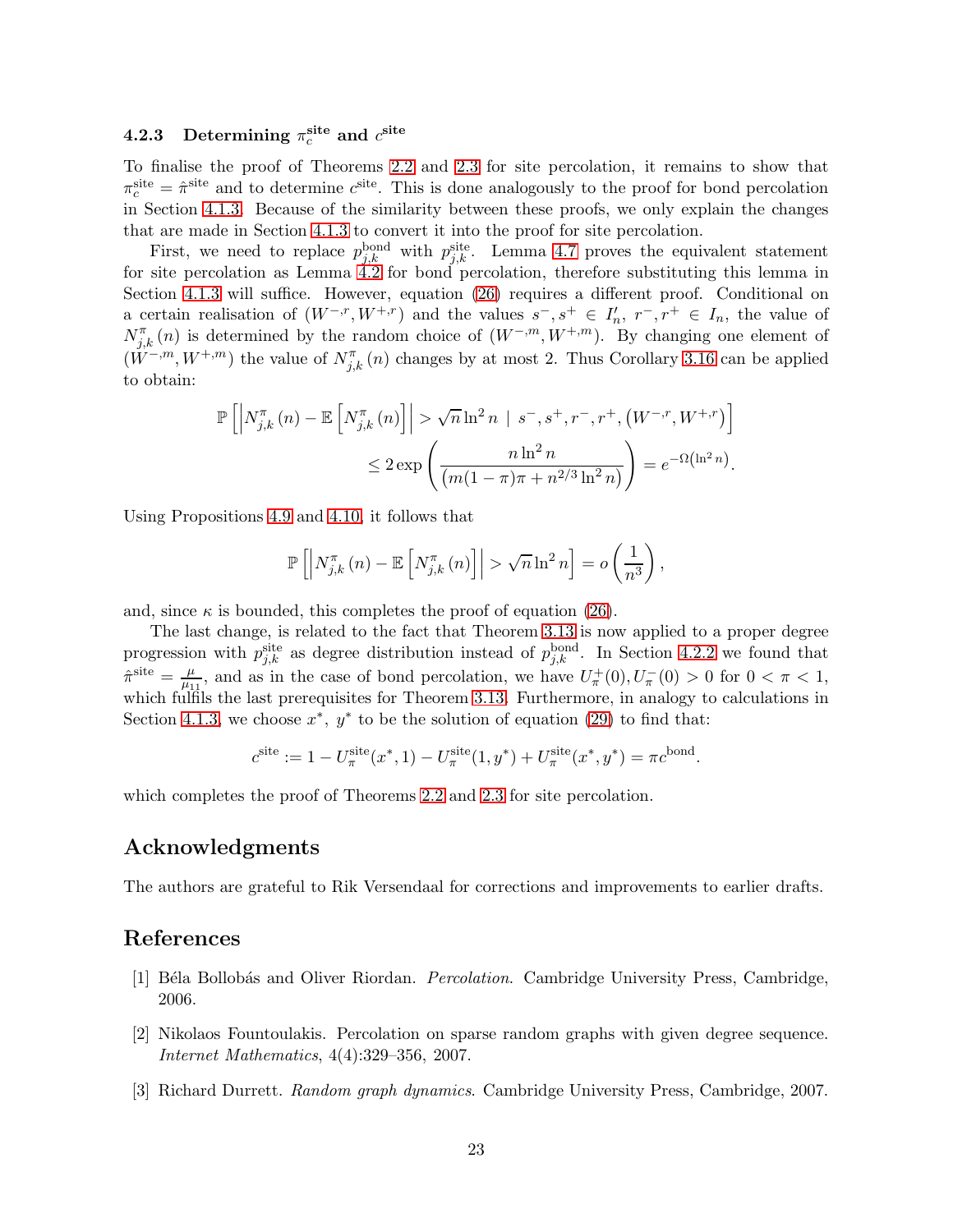- <span id="page-23-1"></span><span id="page-23-0"></span>[4] Svante Janson. On percolation in random graphs with given vertex degrees. Electronic Journal of Probability, 14:86–118, 2009.
- <span id="page-23-2"></span>[5] Béla Bollobás, Christian Borgs, Jennifer Chayes, and Oliver Riordan. Percolation on dense graph sequences. The Annals of Probability, 38(1):150–183, 2010.
- <span id="page-23-3"></span>[6] Hamed Amini. Bootstrap percolation and diffusion in random graphs with given vertex degrees. The Electronic Journal of Combinatorics, Research Paper 25, 2010.
- <span id="page-23-4"></span>[7] Tomasz Luczak and Joel E Cohen. Giant components in three-parameter random directed graphs. Advances in Applied Probability, 24(4):845–857, 1992.
- <span id="page-23-5"></span>[8] Tomasz Luczak and Taral Guldahl Seierstad. The critical behavior of random digraphs. Random Structures & Algorithms,  $35(3):271-293$ , 2009.
- [9] Mindaugas Bloznelis, Friedrich Götze, and Jerzy Jaworski. Birth of a strongly connected giant in an inhomogeneous random digraph. Journal of Applied Probability,  $49(3):601-611$ , 2012.
- <span id="page-23-7"></span><span id="page-23-6"></span>[10] Christina Goldschmidt and Robin Stephenson. The scaling limit of a critical random directed graph. preprint arXiv:1905.05397, 2019.
- [11] Boris Pittel and Daniel Poole. Asymptotic distribution of the numbers of vertices and arcs of the giant strong component in sparse random digraphs. Random Structures  $\mathcal{C}$  Algorithms, 49(1):3–64, 2016.
- <span id="page-23-9"></span><span id="page-23-8"></span>[12] Michael Molloy and Bruce Reed. A critical point for random graphs with a given degree sequence. Random Structures & Algorithms,  $6(2-3):161-180$ , 1995.
- [13] Michael Molloy and Bruce Reed. The size of the giant component of a random graph with a given degree sequence. Combinatorics, Probability and Computing, 7(3):295–305, 1998.
- <span id="page-23-10"></span>[14] Mathew D Penrose. The strong giant in a random digraph. Journal of Applied Probability, 53(1):57–70, 2016.
- <span id="page-23-11"></span>[15] Matthew Coulson. On the largest component of the critical random digraph. Acta Mathematica Universitatis Comenianae, 88(3):567–572, 2019.
- <span id="page-23-12"></span>[16] Colin Cooper and Alan Frieze. The size of the largest strongly connected component of a random digraph with a given degree sequence. Combinatorics, Probability and Computing, 13(3):319–337, 2004.
- <span id="page-23-14"></span><span id="page-23-13"></span>[17] Femke van Ieperen. Percolation in random directed graphs with an arbitrary degree distribution. Thesis, Utrecht University, 2020.
- [18] M Drew LaMar. Directed 3-cycle anchored digraphs and their application in the uniform sampling of realizations from a fixed degree sequence. In *Proceedings of the 2011 Winter* Simulation Conference (WSC), pages 3348–3359. IEEE, 2011.
- <span id="page-23-15"></span>[19] Remco Van Der Hofstad. Random Graphs and Complex Networks, volume 1. Cambridge University Press, 2016.